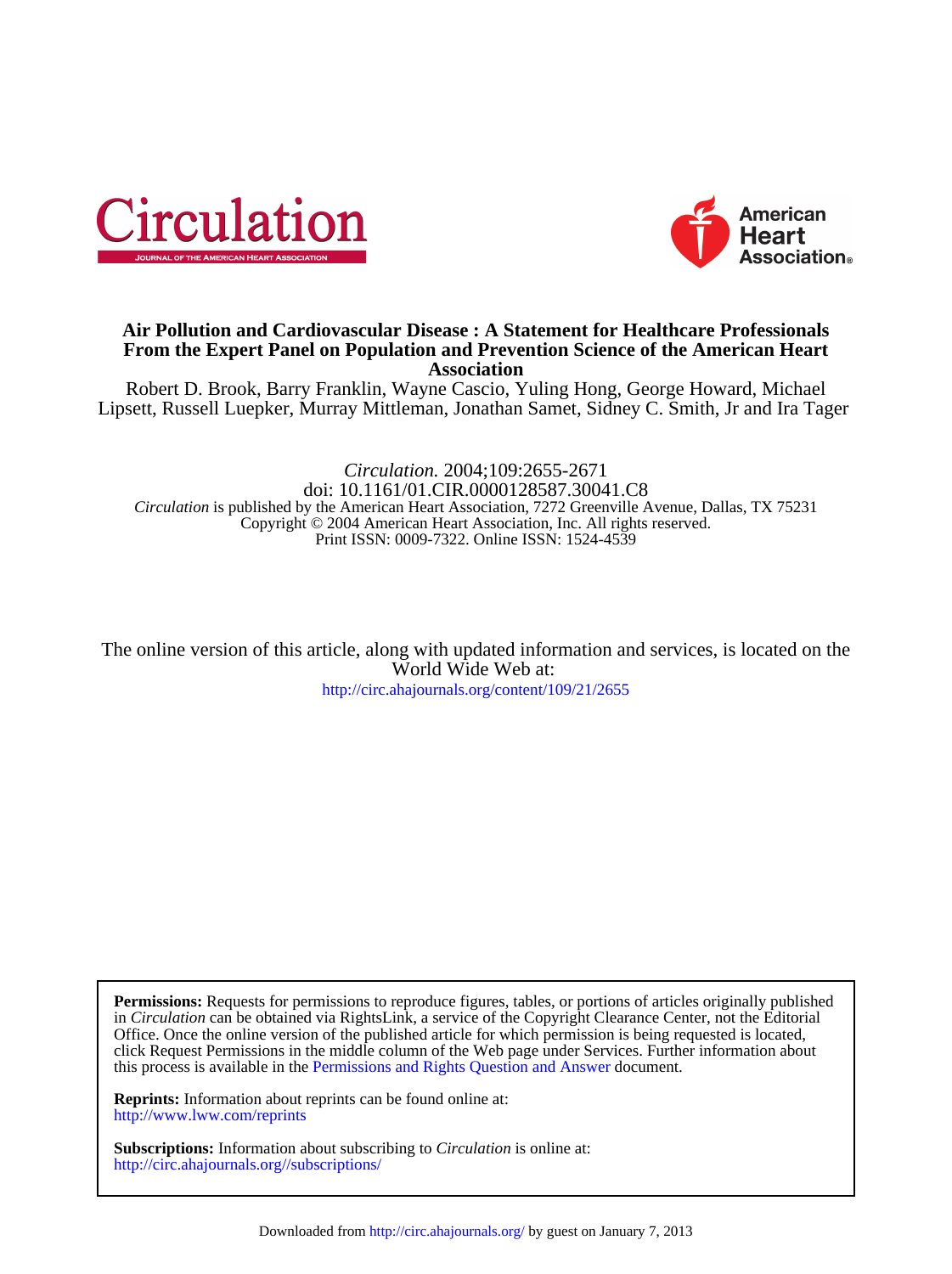# **Air Pollution and Cardiovascular Disease**

## **A Statement for Healthcare Professionals From the Expert Panel on Population and Prevention Science of the American Heart Association**

Robert D. Brook, MD; Barry Franklin, PhD, Chair; Wayne Cascio, MD; Yuling Hong, MD, PhD; George Howard, PhD; Michael Lipsett, MD; Russell Luepker, MD; Murray Mittleman, MD, ScD; Jonathan Samet, MD; Sidney C. Smith, Jr, MD; Ira Tager, MD

*Abstract*—Air pollution is a heterogeneous, complex mixture of gases, liquids, and particulate matter. Epidemiological studies have demonstrated a consistent increased risk for cardiovascular events in relation to both short- and long-term exposure to present-day concentrations of ambient particulate matter. Several plausible mechanistic pathways have been described, including enhanced coagulation/thrombosis, a propensity for arrhythmias, acute arterial vasoconstriction, systemic inflammatory responses, and the chronic promotion of atherosclerosis. The purpose of this statement is to provide healthcare professionals and regulatory agencies with a comprehensive review of the literature on air pollution and cardiovascular disease. In addition, the implications of these findings in relation to public health and regulatory policies are addressed. Practical recommendations for healthcare providers and their patients are outlined. In the final section, suggestions for future research are made to address a number of remaining scientific questions. **(***Circulation***. 2004;109:2655-2671.)**

**Key Words:** AHA Scientific Statements **a** air pollution **a** cardiovascular diseases **a** respiration

Recently, the American Heart Association (AHA) pub-<br>lished "Guidelines for Primary Prevention of Cardiovascular Disease and Stroke" as an aid to healthcare professionals and their patients without established coronary artery disease or other atherosclerotic diseases.<sup>1</sup> The statement was intended to complement the AHA/American College of Cardiology (ACC) "Guidelines for Preventing Heart Attack and Death in Patients with Atherosclerotic Cardiovascular Disease."2 Both sets of recommendations emphasized multifactorial interventions, especially more intensive measures/ goals to modify individual cardiovascular risk factors with diet, drugs, exercise, weight management, complete smoking cessation, and avoidance of secondhand smoke (SHS), or combinations thereof.

Over the last decade, however, a growing body of epidemiological and clinical evidence has led to a heightened concern about the potential deleterious effects of ambient air pollution on health and its relation to heart disease and stroke. Of special interest are several environmental air pollutants that include carbon monoxide, oxides of nitrogen, sulfur dioxide, ozone, lead, and particulate matter ("thoracic particles"  $[PM_{10}]$  <10  $\mu$ m in aerodynamic diameter, "fine particles"  $[PM_{2.5}]$  <2.5  $\mu$ m, and "coarse particles"  $[PM_{10 \text{ to } 2.5}]$ ). These pollutants are associated with increased hospitalization<sup>3</sup> and mortality due to cardiovascular disease,<sup>4-6</sup> especially in persons with congestive heart failure, frequent arrhythmias, or both.7 The well-established causal associations between active and passive smoking with heart disease and stroke support the plausibility of an adverse effect of PM on the cardiovascular system.

The most recent analysis of the National Mortality and Morbidity Air Pollution Study (NMMAPS), based on data from 90 of the largest cities in the United States, estimated that daily total and cardiopulmonary mortality increased in the short term by  $0.21\%$  ( $\pm 0.06$  standard error [SE]) and 0.31% ( $\pm$ 0.09 SE), respectively, for each 10- $\mu$ g/m<sup>3</sup> increase in  $PM_{10}$  (measured over a 24-hour period).<sup>8</sup> To give some context to a 24-hour  $PM_{10}$  increment of 10  $\mu$ g/m<sup>3</sup>, the US Environmental Protection Agency (EPA) reported a range of maximum city-specific 24-hour  $PM_{10}$  concentrations from 26 to 534  $\mu$ g/m<sup>3</sup>.<sup>9</sup> Data from the American Cancer Society (ACS) cohort<sup>5</sup> estimated that for each  $10-\mu g/m^3$  increase in annual average exposure to  $PM<sub>2.5</sub>$ , long-term all-cause, cardiopulmonary, and lung cancer mortality were increased by

*Circulation* is available at http://www.circulationaha.org DOI: 10.1161/01.CIR.0000128587.30041.C8

The American Heart Association makes every effort to avoid any actual or potential conflicts of interest that may arise as a result of an outside relationship or a personal, professional, or business interest of a member of the writing panel. Specifically, all members of the writing group are required to complete and submit a Disclosure Questionnaire showing all such relationships that might be perceived as real or potential conflicts of interest.

This statement was approved by the American Heart Association Science Advisory and Coordinating Committee on April 5, 2004. A single reprint is available by calling 800-242-8721 (US only) or by writing the American Heart Association, Public Information, 7272 Greenville Ave, Dallas, TX 75231-4596. Ask for reprint No. 71-0289. To purchase additional reprints: up to 999 copies, call 800-611-6083 (US only) or fax 413-665-2671; 1000 or more copies, call 410-528-4121, fax 410-528-4264, or e-mail kgray@lww.com. To make photocopies for personal or educational use, call the Copyright Clearance Center, 978-750-8400.

<sup>© 2004</sup> American Heart Association, Inc.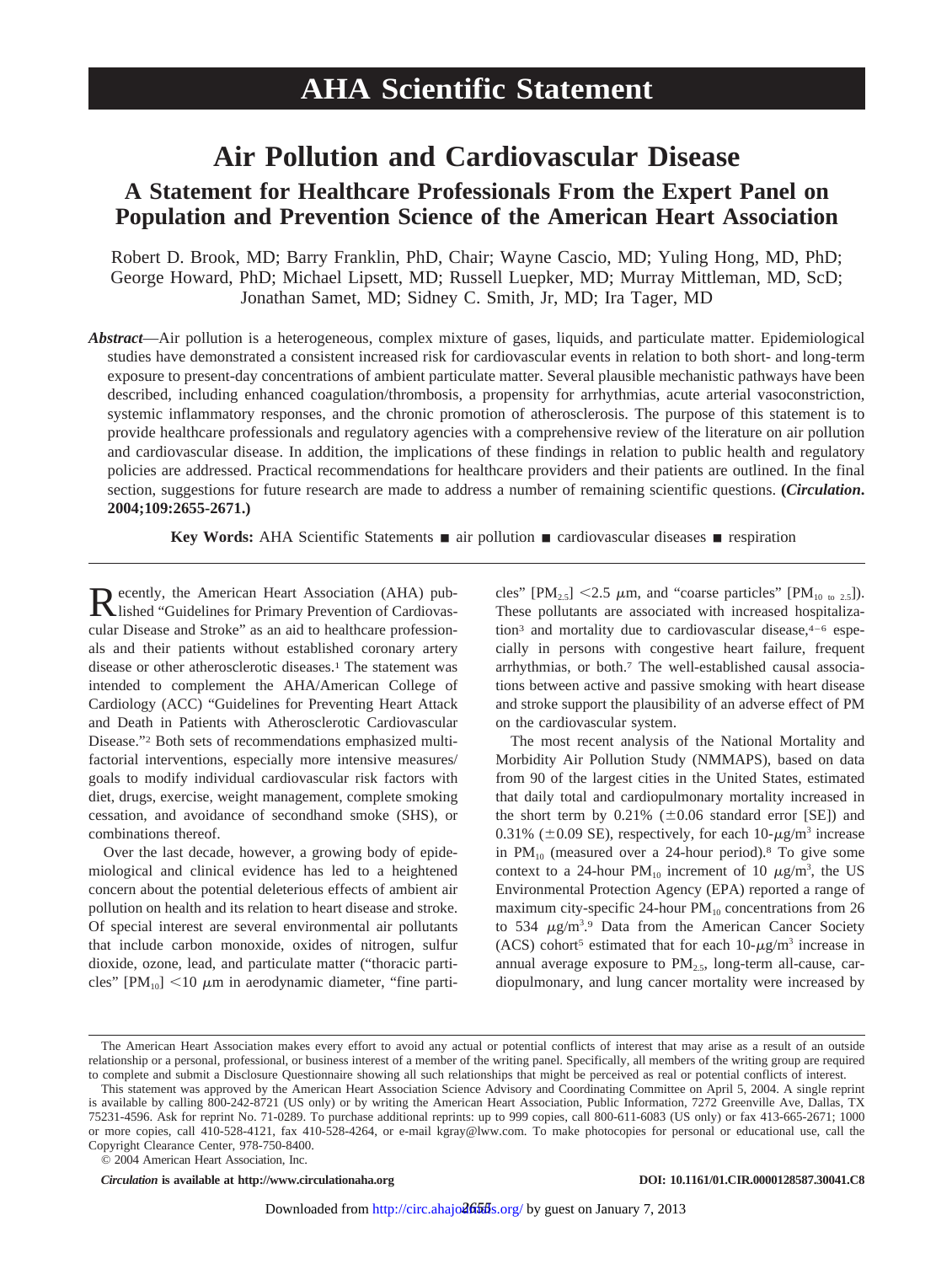approximately 4%, 6%, and 8%, respectively. On the basis of a job exposure matrix, Gustavsson et al<sup>10</sup> reported increasing risks of myocardial infarction among  $\approx$  3000 Swedish workers with increasing cumulative exposure to products from nonvehicular combustion processes.

To evaluate whether high concentrations of ambient particles can trigger the onset of acute myocardial infarction  $(AMI)$ , Peters and associates, $11$  using a case-crossover approach, interviewed 772 patients with AMI as part of the Determinants of Myocardial Infarction Onset Study. Elevated concentrations of  $PM<sub>2.5</sub>$  were associated with a transient risk of AMI onset during 2 separate time periods (within 2 hours and 1 day after exposure). On the other hand, investigators in Seattle, Wash, did not find an association between high levels of PM10 and the occurrence of primary cardiac arrest that occurred outside of the hospital in presumably healthy adults<sup>12</sup> or in subjects with known underlying heart disease.<sup>13</sup> A recent report by Suwa et al<sup>14</sup> provides experimental evidence to support the hypothesis that these epidemiological data truly reflect the deleterious effects of particulate pollution on the cardiovascular system. Compared with their control counterparts, hyperlipidemic rabbits exposed to  $PM_{10}$ showed more advanced coronary lesions, increased plaque size, more extensive atherosclerosis in the aorta, and an increase in the volume fraction of lesions composed of lipids (ie, plaques more likely to rupture).15 Other contemporary studies suggest that possible links between acute and/or chronic exposure to PM and cardiovascular events may be related to increases in heart rate and blood pressure, fibrinogen, and blood coagulation factors; arterial vasoconstriction; inflammatory mediators (eg, C-reactive protein [CRP]); endothelial injury/dysfunction; and decreases in heart rate variability (HRV).<sup>16</sup> Consequences of these effects may include myocardial ischemia (manifested as significant STsegment depression during exercise testing,<sup>17</sup> angina pectoris, or both), malignant ventricular arrhythmias,18 increased plaque vulnerability, and enhanced potential for acute thrombosis triggering acute coronary syndromes. Further support that these changes can be attributed to air pollution comes from studies of the effects of SHS, which is the single largest contributor to indoor PM19 when a smoker is present. Exposure to SHS increases platelet activation,<sup>20</sup> causes rapid deterioration in endothelial function,<sup>21,22</sup> promotes atherosclerotic plaque development,<sup>23</sup> and abets infarct expansion in experimental animals.24 Because exposure to the SHS of just 1 cigarette per day accelerates the progression of atherosclerosis,25 it is plausible that even low doses of air pollution could have negative effects on coronary morphology and circulation.

Collectively, these and other studies (described herein) suggest that air pollution may accelerate the development of coronary atherosclerosis and worsen its sequelae. Some of these effects may occur over time, as with acceleration of the progression of atherosclerosis, or rather abruptly, as with the triggering of an arrhythmia or myocardial infarction by acute inflammatory responses, altered platelet adhesiveness, or perhaps vascular endothelial dysfunction. This AHA scientific statement provides healthcare professionals and regulatory agencies with a comprehensive review of the relationship between air pollution and cardiovascular disease. A brief description of the different types of air pollutants is provided first for background. In the remaining sections, the focus of this statement is on PM, with occasional references to the health effects of other pollutants, alone or in combination. The link between SHS and heart disease is outlined next, which provides a relevant model for the cardiovascular effects of air pollution. In the following sections, many of the pertinent epidemiological studies and the potential pathophysiological mechanisms underlying the increased risk of cardiovascular events due to PM are discussed. In the summary and conclusion sections, the implications of these data regarding public health policy and unanswered (future) research questions are addressed.

#### **Ambient Air Pollutants**

A brief description of several individual air pollutants is provided first for background. A complete discussion is beyond the scope of this statement, and interested readers may find a more comprehensive review on this subject elsewhere.26

#### **Particulate Matter**

Airborne PM consists of a heterogeneous mixture of solid and liquid particles suspended in air, continually varying in size and chemical composition in space and time (Figure 1). Primary particles are emitted directly into the atmosphere, such as diesel soot, whereas secondary particles are created through physicochemical transformation of gases, such as nitrate and sulfate formation from gaseous nitric acid and sulfur dioxide  $(SO<sub>2</sub>)$ , respectively. The numerous natural and anthropogenic sources of PM include motor vehicle emissions, tire fragmentation and resuspension of road dust, power generation and other industrial combustion, smelting and other metal processing, agriculture, construction and demolition activities, residential wood burning, windblown soil, pollens and molds, forest fires and combustion of agricultural debris, volcanic emissions, and sea spray. Although there are thousands of chemicals that have been detected in PM in different locations, some of the more common constituents include nitrates, sulfates, elemental and organic carbon, organic compounds (eg, polycyclic aromatic hydrocarbons), biological compounds (eg, endotoxin, cell fragments), and a variety of metals (eg, iron, copper, nickel, zinc, and vanadium).

Largely because of the complex nature of PM, it has been measured and regulated based primarily on mass within defined size ranges. In 1987, the regulatory focus shifted from total suspended particles to particles that could readily penetrate and deposit in the tracheobronchial tree, or  $PM_{10}$ (PM with a median aerodynamic diameter of  $\lt 10 \mu$ m). In 1997, the US EPA promulgated 24-hour and annual average standards for  $PM_{2.5}$  (PM with median aerodynamic diameter  $\langle 2.5 \mu m \rangle$ , comprising the size fraction that can reach the small airways and alveoli. The existing federal  $PM_{10}$  standards were retained, however, to address health effects that could be related to the "coarse fraction" ( $PM_{10}$  to 2.5). Currently, a separate PM<sub>10 to 2.5</sub> standard is under consideration. In general,  $PM_2$ , originates mostly from combustion sources and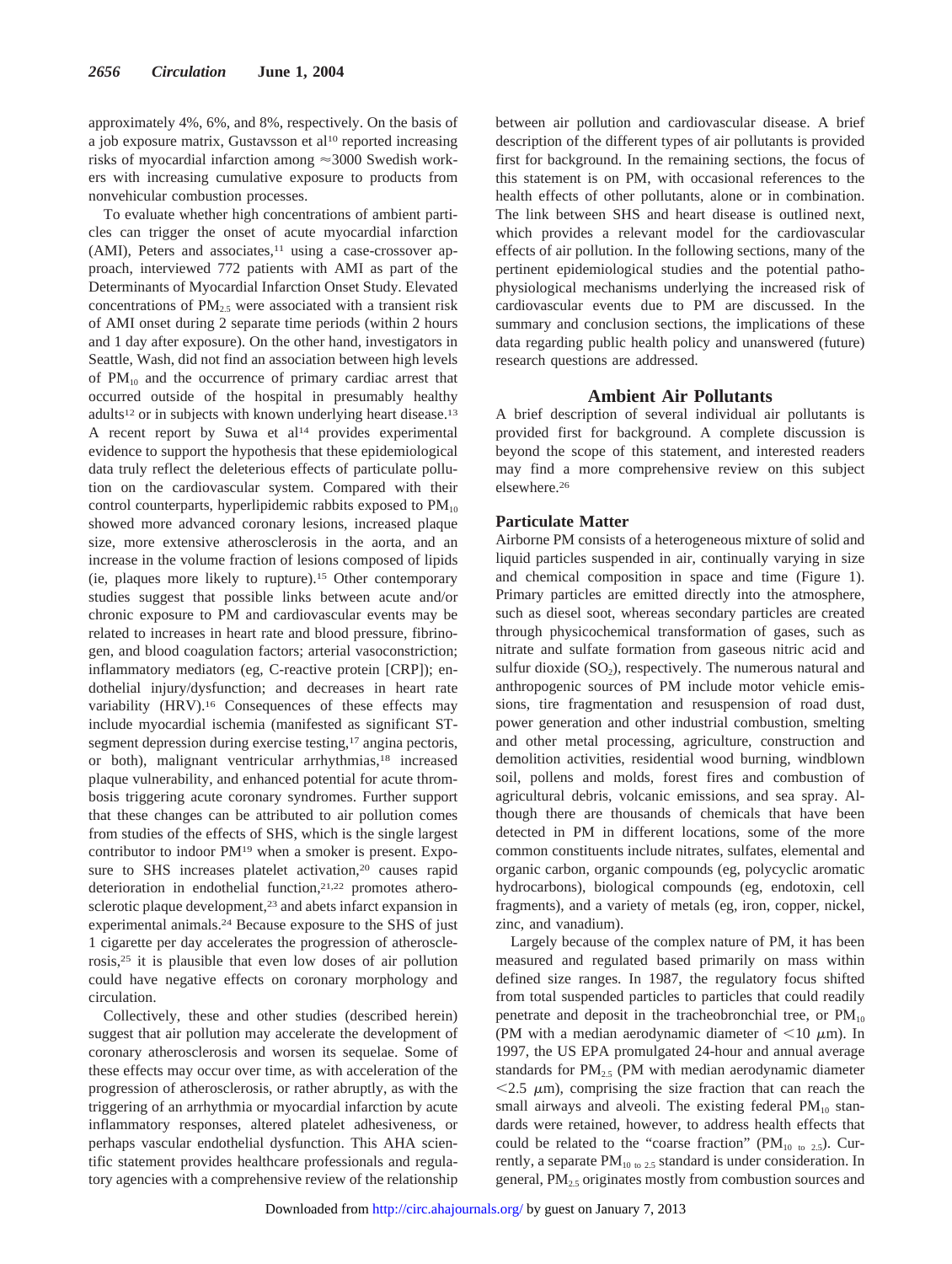

includes primary and secondary particles, whereas the coarse fraction derives predominantly from natural sources, especially crustal material (including windblown soil) and grinding processes. Important bioaerosols (eg, endotoxin, pollen grains, and fungal spores) are found mostly in the coarse fraction (and larger particles), although both endotoxin (an essential component of the cell wall of Gram-negative bacteria) and the antigenic protein content of pollen grains can also adsorb onto the surface of fine PM. Generally, larger particles demonstrate a greater fractional deposition in the extrathoracic and upper tracheobronchial regions, whereas smaller particles (eg,  $PM_{2.5}$ ) show greater deposition in the deep lung. Although  $PM_{2.5}$  generally behaves as a regional pollutant, there can be considerable small-scale spatial variability due to point source emissions (eg, a smelter) or features such as street canyons in large cities. In addition, prevailing wind patterns can affect human exposures.

More recently, considerable research attention has been devoted to ultrafine particles (UFPs)  $\langle$ 100 nm (0.1  $\mu$ m) in diameter, which result from combustion processes. UFPs tend to be short-lived, because they agglomerate and coalesce into larger particles. However, they demonstrate very high deposition in human alveoli,<sup>27</sup> account for a major portion of the actual numbers of particles within PM, and have a high surface area-to-mass ratio, potentially leading to enhanced biological toxicity. UFPs may even be able to pass directly into the circulatory system, which could allow them to be disseminated systemically.28–30

#### **Nitrogen Oxides**

Nitrogen oxides are reactive substances commonly understood to encompass nitric oxide (NO), nitrogen dioxide  $(NO<sub>2</sub>)$ , nitrogen trioxide, nitrogen tetroxide  $(N<sub>2</sub>O<sub>4</sub>)$ , and dinitrogen pentoxide  $(N_2O_5)$ . These compounds are referred to collectively as " $NO<sub>x</sub>$ ." Gaseous nitric acid (HNO<sub>3</sub>), a major source of particulate nitrate, is formed when  $NO<sub>2</sub>$  reacts with hydroxyl radicals during the day and when  $N_2O_5$  reacts with water vapor at night.<sup>31</sup> Other members of the larger family of nitrogen oxides include nitrous acid, nitrous oxide, peroxyacetyl nitrate (responsible for some of the irritant effects of photochemical smog), nitrites, nitroso compounds, and other nitrogen-containing acids. Most toxicological and epidemiological research has focused on NO<sub>2</sub>, because of the fact that (1)  $NO<sub>2</sub>$  is one of the regulated air pollutants for which standards are available worldwide; (2) NO from vehicular exhaust and power plants is largely converted to  $NO<sub>2</sub>$ ; and (3) NO2 plays a primary role in the formation of tropospheric ozone  $(O_3)$ .

size distribution.

**Figure 1.** Particulate matter air pollution

The main anthropogenic source of  $NO<sub>x</sub>$  in ambient air is fossil fuel combustion in motor vehicles and industrial processes, particularly in power generation. Hightemperature combustion results in the oxidation of atmospheric  $N_2$ , first to NO and then to  $NO_2$ . Motor vehicle emissions near busy streets can result in high local  $NO<sub>x</sub>$ concentrations. The typical diurnal  $NO<sub>x</sub>$  pattern consists of a low background concentration, with morning and late afternoon peaks resulting from rush-hour traffic. Nitrogen in fossil fuels such as coal can be oxidized to  $NO<sub>2</sub>$  under oxygen-rich combustion conditions.  $NO<sub>2</sub>$  and NO are both formed naturally as a result of bacterial metabolism of nitrogenous compounds and, to a lesser extent, from fires, volcanoes, and fixation by lightning. The generation of tropospheric ozone and other photochemical oxidants is initiated with photolysis of  $NO<sub>2</sub>$ , whereas NO acts as an ozone scavenger.<sup>32</sup>

Significant human exposure can occur in nonoccupational indoor settings.<sup>33,34</sup> Gas-burning appliances, such as unvented furnaces and stoves, are the principal sources of indoor  $NO<sub>x</sub>$ , although kerosene space heaters and tobacco smoke may also play a role.<sup>35,36</sup> In urban areas, infiltration of ambient  $NO<sub>2</sub>$ from vehicular emissions may also influence indoor exposures.<sup>33</sup> Several reports have also documented toxic concentrations of  $NO<sub>2</sub>$  in ice-skating rinks.<sup>37,38</sup>

#### **Carbon Monoxide**

Carbon monoxide (CO) is a nearly ubiquitous product of incomplete combustion of carbon-containing fuels. Outdoor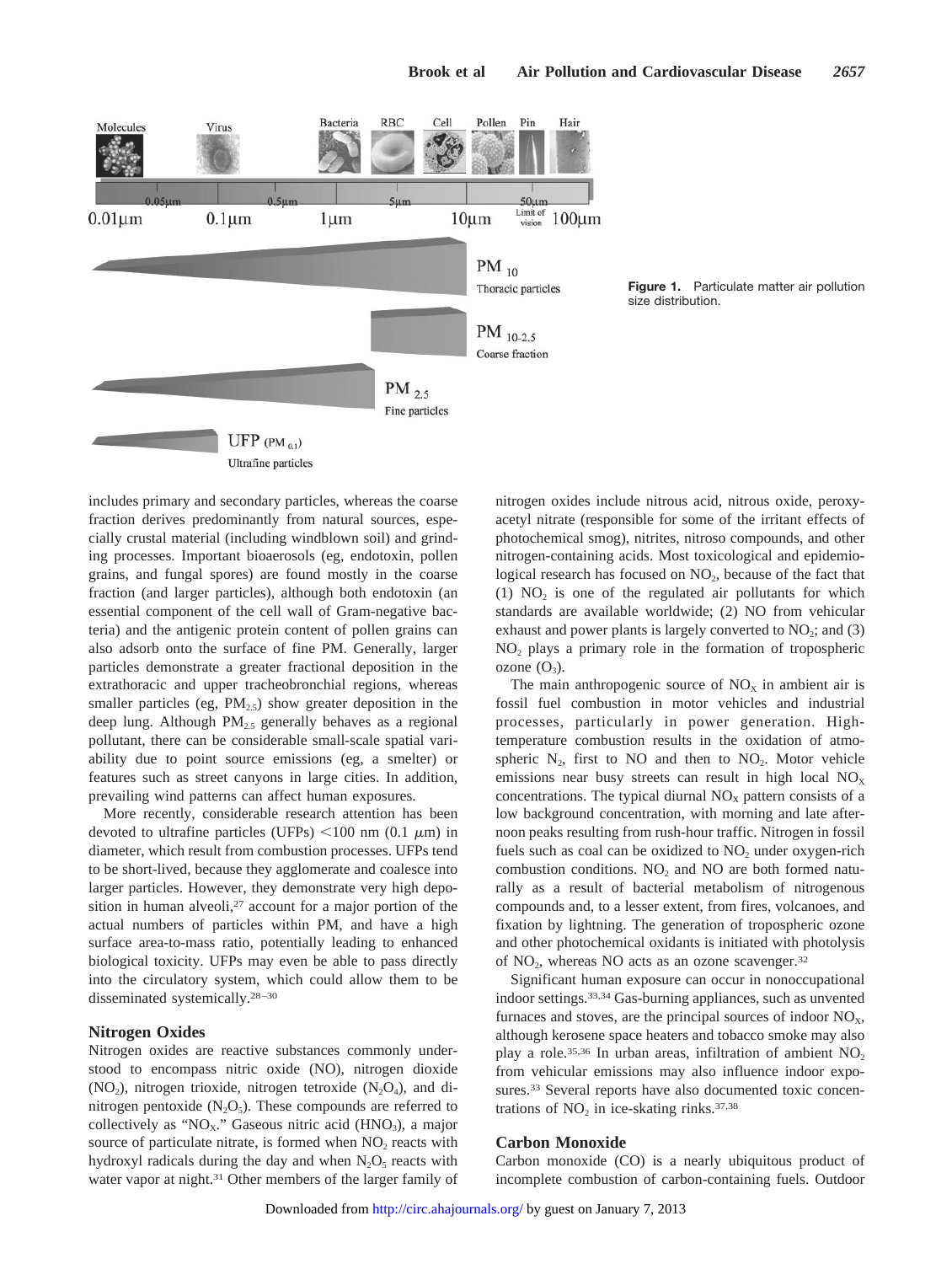sources include motor vehicles; engines on motorboats, lawnmowers, chain saws, and other devices that require fossil fuel combustion; residential wood burning; improperly adjusted gas-burning and oil appliances; coal combustion; and tobacco smoking.39,40 In urban areas, the contributions of diesel and stationary source combustion are relatively small in relation to gasoline-powered engines.<sup>41</sup>

CO is an odorless, colorless, and tasteless gas that binds to hemoglobin with an affinity 250 times that of oxygen, thereby interfering with the systemic delivery of oxygen to tissues. In addition, binding of CO to hemoglobin causes an allosteric change in the conformation of the oxyhemoglobin complex that increases the oxygen affinity of the remaining binding sites and interferes with the release of  $O<sub>2</sub>$  at the tissue level. In addition, CO binds to cytochrome oxidase, exacerbates cellular hypoxia, and binds to other extravascular proteins that include myoglobin, cytochrome P-450, catalase, and peroxidases.42 Given current ambient CO concentrations in the United States, it is likely that in most circumstances, this pollutant serves more as an indicator of combustion-related pollution than as a direct toxicant. However, in some situations (eg, insufficiently ventilated parking structures), CO could attain concentrations sufficient to lead to physiologically meaningful increases in carboxyhemoglobin in persons with significant atherosclerotic disease or other cardiac conditions.

### **Sulfur Dioxide**

Sulfur dioxide  $(SO<sub>2</sub>)$  is a highly irritating, colorless, soluble gas with a pungent odor and taste. In contact with water, it forms sulfurous acid, which accounts for its strong irritant effects on eyes, mucous membranes, and skin.<sup>43</sup>  $SO<sub>2</sub>$  is efficiently scrubbed from inhaled air in the upper airway.

In the absence of human activities, background concentrations of ambient  $SO_2$  are very low, in the range of 1 ppb. In ambient air, the principal sources of  $SO<sub>2</sub>$  include combustion of sulfur-containing fuels, especially in power plants and diesel engines (prior to the reformulation of diesel fuels), and roasting of metal sulfide ores. Sulfur dioxide is oxidized to sulfur trioxide, which, because of its strong affinity for water, can be rapidly hydrated to form sulfuric acid.44 Elevated levels of  $SO<sub>2</sub>$  have been associated with widespread illness in several 20th century air pollution catastrophes; however, much of the morbidity and mortality in these episodes may have been due to its role in the formation of particulate sulfates. In nonoccupational settings,  $SO<sub>2</sub>$  is generally found at substantially lower concentrations indoors than outside; however, the use of kerosene space heaters can generate significant indoor concentrations.<sup>35</sup>

#### **Ozone**

Ozone  $(O_3)$  is a highly reactive, colorless-to-bluish gas with a characteristic odor associated with electrical discharges.43 Low-level exposure is ubiquitous, because  $O_3$  is formed by natural processes and by human activities. Ozone is formed in the stratosphere by the action of solar radiation on molecular oxygen  $(O_2)$ . Because stratospheric  $O_3$  prevents high-energy UV radiation from penetrating the atmosphere, many terrestrial life forms would be unable to survive without this  $O_3$ "shield."

 $O<sub>3</sub>$  has been recognized since the 1950s as the principal component of photochemical smog. In the troposphere, it is formed by the action of solar UV radiation on nitrogen oxides and reactive hydrocarbons, both of which are emitted by motor vehicles and many industrial sources. The reaction sequence involves photolysis of  $NO<sub>2</sub>$  into  $NO<sub>2</sub>$  and oxygen atoms. The latter react with molecular oxygen to form  $O_3$ . NO, however, rapidly scavenges  $O_3$ , regenerating  $NO_2$  and  $O<sub>2</sub>$ , as summarized below:

NO<sub>2</sub>+hv (295< v<430 nm) \rightarrow NO+O  
 
$$
O+O_2+M \rightarrow O_3+M
$$
 
$$
NO+O_3 \rightarrow NO_2+O_2,
$$

where M represents any nearby molecule that can absorb the energy of the reaction. Under steady-state conditions, there is little accumulation of  $O_3$ . However, many reactive organic compounds can facilitate the oxidation of NO to  $NO<sub>2</sub>$  by alternative mechanisms. These reactions reduce NO scavenging, which allows  $O_3$  concentrations to increase.<sup>45</sup>

Photochemical  $O_3$  formation tends to be greatest on warm, sunny days. The typical profile of tropospheric  $O<sub>3</sub>$  formation in populated areas is characterized by a broad peak that lasts from the late morning until the late afternoon or early evening. However, large-scale transport may result in elevated  $O_3$  concentrations that extend over thousands of square miles to include rural areas far removed from the precursor sources. Thermal inversion height, wind speed and direction, addition of other  $O_3$  precursors along an air mass trajectory, and other factors affect the temporal  $O<sub>3</sub>$  patterns downwind, so that peak concentrations may occur anytime from noon until late in the evening.46 Human activities are major sources of O3 precursors, although the latter are also generated by nonanthropogenic processes that include the intrusion of stratospheric  $O_3$ , the action of lightning on molecular oxygen, and chemical reactions involving naturally occurring nitrogen oxides and organic compounds, such as biogenic methane and other volatile organic compounds.45

#### **Secondhand Smoke**

The national awareness of SHS as a major risk factor for chronic disease was substantially heightened with the 1986 Report of the Surgeon General, "The Health Consequences of Involuntary Smoking,"47 and the 1992 EPA report on the respiratory health effects of SHS.48 The primary focus of the Surgeon General's report was on lung cancer and other respiratory diseases,<sup>47</sup> although evidence linking passive smoking to heart disease was just beginning to emerge.<sup>49</sup> Similarly, the EPA report focused primarily on the impact of SHS on lung cancer and asthma<sup>50</sup> by reporting that an estimated annual 3000 lung cancer deaths could be attributed to SHS.48

There is also clear evidence of an association of SHS and cardiovascular diseases. Several reports, including 2 recent separate meta-analyses of 17 and 18 individual studies, assessed the association of SHS with heart disease.20,51–53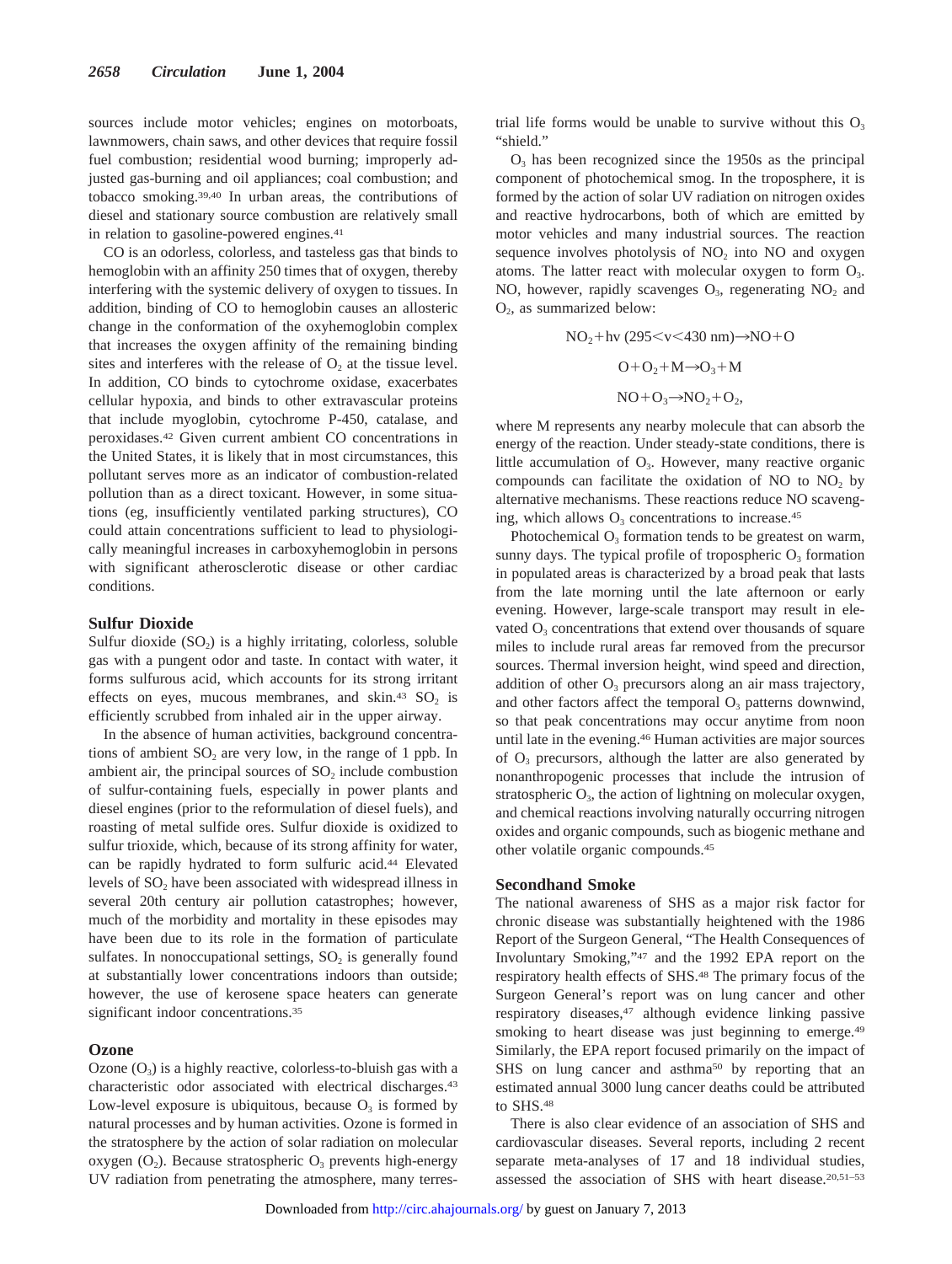Both estimated that nonsmoking spouses of smoking partners experience an approximately 25% (95% confidence interval [CI] 17% to 32%) increased risk of heart disease.52,53 A review of 6 studies examining the association between SHS in the workplace and cardiovascular disease noted that although none of the studies individually reached the level of a significant association  $(P<0.05)$ , there was a positive association in 5 of the 6 studies and a significant exposureresponse relation between the intensity of SHS (measured by the number of cigarettes smoked by coworkers) and coronary risk in 2 of 3 studies that examined the trend.54

It is likely that SHS acts to increase cardiac risk through both chronic (atherogenic) and acute pathways. A review of the association of SHS and subclinical measures of atherosclerosis reported a consistent association of significantly increased intima-medial thickness of the carotid artery in 8 reports.55 In addition, exposure to SHS has been shown experimentally to have effects on endothelium-dependent arterial dilatation<sup>21,22</sup> and coronary flow reserve in humans.<sup>56</sup>

Initial reports on an association between SHS and stroke support the observed association with heart disease. Two case-control studies have shown significantly increased odds ratios of clinical stroke with exposure to SHS: 1.72 (95% CI 1.07 to 2.77) and 2.59 (95% CI 1.51 to 4.47) for exposure to a spouse smoking 1 to 20 cigarettes a day and  $\geq$  21 cigarettes per day,57 respectively, and 1.82 (95% CI 1.34 to 2.49) for SHS exposure at home or work for at least 1 year during the decade preceding the event.<sup>58</sup> There was a 6% (95% CI 0.64 to 1.75) increased odds of silent cerebral infarction in a population-based cohort study of nonsmokers exposed to SHS in relation to those not exposed; however, this difference did not reach statistical significance.<sup>59</sup>

The impact of SHS on heart disease and stroke is also supported by the remarkable "natural experiment" observed when Helena, Mont, banned public smoking beginning June 5, 2002. During the 6-month period of the ban, admissions to the local hospital for acute myocardial infarction dropped by 40%, a decline that was not observed in any of the other hospitals from surrounding communities.<sup>60</sup> The study investigators hypothesized that the reduction in hospital admissions was due to acute coagulation changes associated with reduced SHS exposure.

A recent review of the studies concluded that it is unlikely that experimental biases can invalidate the general conclusions of the epidemiological studies.<sup>61</sup> Moreover, the review cites the strong experimental evidence that provides a biological basis for the observed associations between SHS exposure and increased risk of cardiovascular disease.<sup>61</sup>

The importance of SHS as a public health issue comes from the high prevalence of SHS exposure in the general population. On the basis of the most recent data from the National Health Interview Survey, the prevalence of active cigarette smoking was 21.4% (95% CI 20.2% to 22.5%) in 2003.<sup>62</sup> NHANES III (1988–1991) found that  $\approx$ 90% of tobacco nonusers have detectable levels of serum cotinine,<sup>63</sup> which suggests that as much as 65% of the entire population are nonsmokers exposed to SHS. This arises primarily from exposures at home or at the workplace. Between 1988 and 1991, among adult nonsmokers, 37% reported living in a home with at least 1 smoker or being exposed to SHS at work.63 Forty-three percent of children lived in a home with at least 1 smoker, higher than the percentage observed among adults, which is due in part to children's opportunity to be exposed to SHS by either a smoking mother or father.<sup>63</sup> More recent reports available at the CDC website suggest that there may be substantial decreased exposure to SHS over the interval from 1991–1994 to 1999–2000, with decreased levels of cotinine in children  $(-58\%)$ , adolescents  $(-55\%)$ , and adults  $(-75%)$ .<sup>63a</sup>

Exposure to SHS in workplace settings is also surprisingly high. Nineteen states participating in the Centers for Disease Control and Prevention's Behavioral Risk Factor Surveillance System included questions related to working in a smoke-free workplace during 1999. The survey reports a prevalence range of exposure to cigarette smoke at work from 18% (District of Columbia) to 38% (Mississippi).64 Some other studies reported even higher rates.65,66

SHS exposure is associated with well-established increases in relative risks for circulatory diseases. It directly affects, at some level, perhaps as much as two thirds of the population, with some suggestion that the proportion exposed may be decreasing. Although the increased risk for cardiovascular diseases associated with SHS exposure (relative risk [RR] 1.25) has not drawn attention to it as a "major" cardiovascular risk factor, the high prevalence of exposure does make it a major public health issue. Given past patterns of exposure, it has been estimated that between 35 000 and 65 000 ischemic heart disease deaths result from SHS annually.<sup>67,68</sup> This is an order of magnitude greater than the estimated 3000 annual deaths from lung cancer. As such, SHS "pollution" represents a substantial public health burden, ranking it as one of the most important preventable causes of cardiovascular death.

## **Epidemiology of Ambient Air Pollution and Cardiovascular Disease**

An association between high levels of anthropogenic air pollutants and human illnesses has been known for more than half a century. A few episodes of markedly increased mortality rates during extreme elevations in urban pollution, such as in the Meuse Valley, Belgium, in December 1930<sup>69</sup> and during the London fog incident of 1952,70 sparked the initial epidemiological research. As a result, a several-decades-long effort to reduce air pollution ensued and culminated in the Clean Air Act legislation of 1970. Despite improvements in air quality over the past few decades, associations between current ambient pollution levels and excess morbidity and mortality have been consistently detected.71–76

There are several hundred published epidemiological studies linking air pollution with human illnesses. A number of extensive reviews on this topic are available.<sup>77-79</sup> Although many pollutants may cause disease individually or in combination (eg,  $O_3$ ,  $SO_2$ , and  $NO_2$ ),<sup>80</sup> over the past decade, PM has become a major focus of research. During the past 15 years, the magnitude of evidence and number of studies linking air pollution to cardiovascular diseases has grown substantially.77,78

In broad terms, studies can be separated into those that have investigated the health effects of acute or chronic air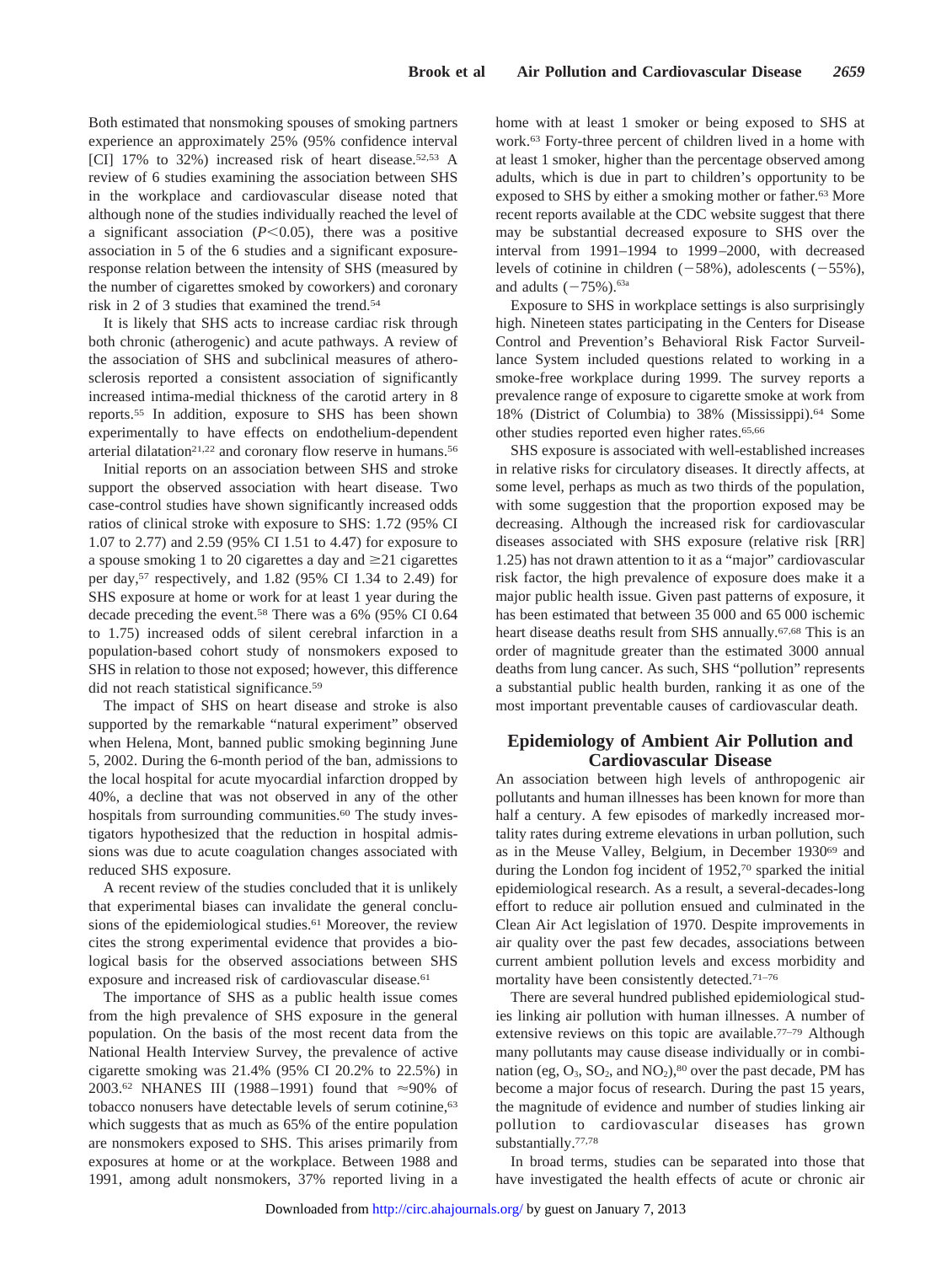pollution exposure. Observations related to the adverse health effects of short-term exposure are more numerous. In these studies, population-wide changes in acute outcomes (mortality, symptomatology, hospitalizations, and healthcare visits) are linked to short-term variations in ambient pollutant concentrations, most frequently through the use of population-based time-series analysis. More recently, casecrossover designs have been added to the analytical repertoire. Publications on the health effects of long-term exposure are few. These studies have involved analysis of data (eg, total mortality and in some circumstances cardiovascular events) from a few large cohorts from multiple geographic locations that differ in the average chronic ambient concentrations and mixtures of air pollutants.

## **Long-Term Health Effects Studies**

The first large, prospective cohort study that demonstrated an adverse health impact of long-term air pollution exposure was the Harvard Six Cities study by Dockery et al.<sup>81</sup> This study demonstrated that chronic exposure to air pollutants is independently related to cardiovascular mortality. In a cohort of 8111 adults with 14 to 16 years of follow-up, the adjusted overall mortality rate ratio for the most-polluted city versus the least-polluted city was 1.26 (95% CI 1.08 to 1.47). Further adjustment for a variety of individual-level risk factors that included tobacco smoking, gender, body mass index, educational attainment, occupational exposures, hypertension, and diabetes did not significantly alter the relationship. Cardiovascular deaths accounted for the largest single category of the increased mortality. Of the 1401 validated deaths, 646 were due to cardiovascular causes (International Classification of Diseases, 9th Revision [ICD-9] codes 400 to 440). The risk ratios for lung cancer and overall cardiopulmonary mortality were increased by similar magnitudes. Among air pollutants, elevations of  $PM_{2.5}$  and sulfates showed the strongest associations with disease.

These findings were complemented by similar observations from the first analysis of air pollution in relation to mortality in the ACS Cancer Prevention II study population.<sup>82</sup> Recently, a follow-up of the original ACS cohort by Pope et al,<sup>5</sup> based on additional subject mortality and ambient pollutant data, has provided the largest study of the long-term health effects of air pollution. In approximately 500 000 adults who resided in all 50 states, chronic exposure to multiple air pollutants was linked to mortality statistics for a 16-year period. The ACS follow-up study increased the degree of control for confounding variables, such as diet and gaseous copollutants. The primary results showed that each  $10$ - $\mu$ g/m<sup>3</sup> increase in annual PM<sub>2.5</sub> mean concentration, based on a number of different averaging periods, was associated with increases in all-cause, cardiopulmonary, and lung cancer mortality of 4%, 6%, and 8%, respectively. The relationship between  $PM_{2.5}$  and adverse health effects was linear and without a discernible lower "safe" threshold. Mortality was most strongly associated with PM<sub>2.5</sub>, sulfate particles, and  $SO<sub>2</sub>$ . There also appeared to be an association between cardiopulmonary mortality and summertime  $O<sub>3</sub>$ , when based on mean summer  $O_3$  levels from 1982 to 1998. Educational level was a modifier of the risks estimated for PM-associated mortality. The increased risks were limited to those with no more than a high school education. This suggests that 1 or more unaccounted-for factors, such as intraurban geographic location or socioeconomic status, may be important determinants of health risk.

Hoek et al<sup>83</sup> confirmed the importance of within-city residential variations as a risk factor for mortality due to air pollution. In a cohort of 5000 adults followed up for 8 years, exposure to traffic-related air pollutants was more highly related to mortality than were citywide background levels. Of the various pollutant metrics, an indicator variable for living near a major road was most strongly associated with cardiopulmonary mortality in this cohort (RR 1.95, 95% CI 1.09 to 3.52). This study suggests that an individual's exposure to the "toxic" components of air pollution may vary as much within a single city as across different cities. Furthermore, it demonstrates that emissions from motor vehicles, a common source of urban air pollution, may be associated with an increased risk of mortality.

Until recently, the specific causes of the increased cardiovascular mortality due to long-term air pollution exposure have remained unclear. In an analysis of the ACS study published this year, the investigators reported PM-mortality associations with the specific cause of death.4 A statistically robust association between  $PM<sub>2.5</sub>$  and overall cardiovascular mortality was confirmed for a  $10-\mu g/m^3$  increase in long-term exposure (RR 1.12, 95% CI 1.08 to 1.15). The single largest increase in risk was for ischemic heart disease (RR 1.18, 95% CI 1.14 to 1.23), which also accounted for the largest proportion of deaths. In addition, the risk for arrhythmia, heart failure, or cardiac arrest mortality was also increased (RR 1.13, 95% CI 1.05 to 1.21). There was no evidence for excess mortality in the entire cohort due to other reasons (eg, aortic aneurysms, stroke, diabetes, hypertensive disease, or any respiratory illness). These findings suggest that air pollution promotes both ischemic and nonischemic cardiovascular events.

#### **Short-Term Health Effects Studies**

The Six Cities<sup>81</sup> and ACS<sup>4,5,82</sup> studies provide strong evidence for the occurrence of adverse cardiovascular effects due to long-term air pollution exposure. However, many more studies have focused on short-term relationships between pollution exposure and adverse outcomes. The acute effects of air pollution are generally investigated by timeseries analyses of changes in health outcomes (eg, mortality) in relation to day-to-day variations in ambient air pollution concentrations. The 2 largest studies to date are the NMMAPS in the United States<sup>6,8</sup> and the Air Pollution and Health: a European Approach (APHEA-2) project.<sup>84</sup> These studies produced remarkably consistent results.

The NMMAPS observed outcomes in 50 million people in the 20 largest cities in the United States. Average mortality rates were independently associated with particle concentrations the day before death. Each 10- $\mu$ g/m<sup>3</sup> elevation in PM<sub>10</sub> was associated with an increase of  $0.21\%$  ( $\pm 0.06$  SE) and  $0.31\%$  ( $\pm 0.09$  SE) for daily all-cause and cardiopulmonary mortality, respectively.8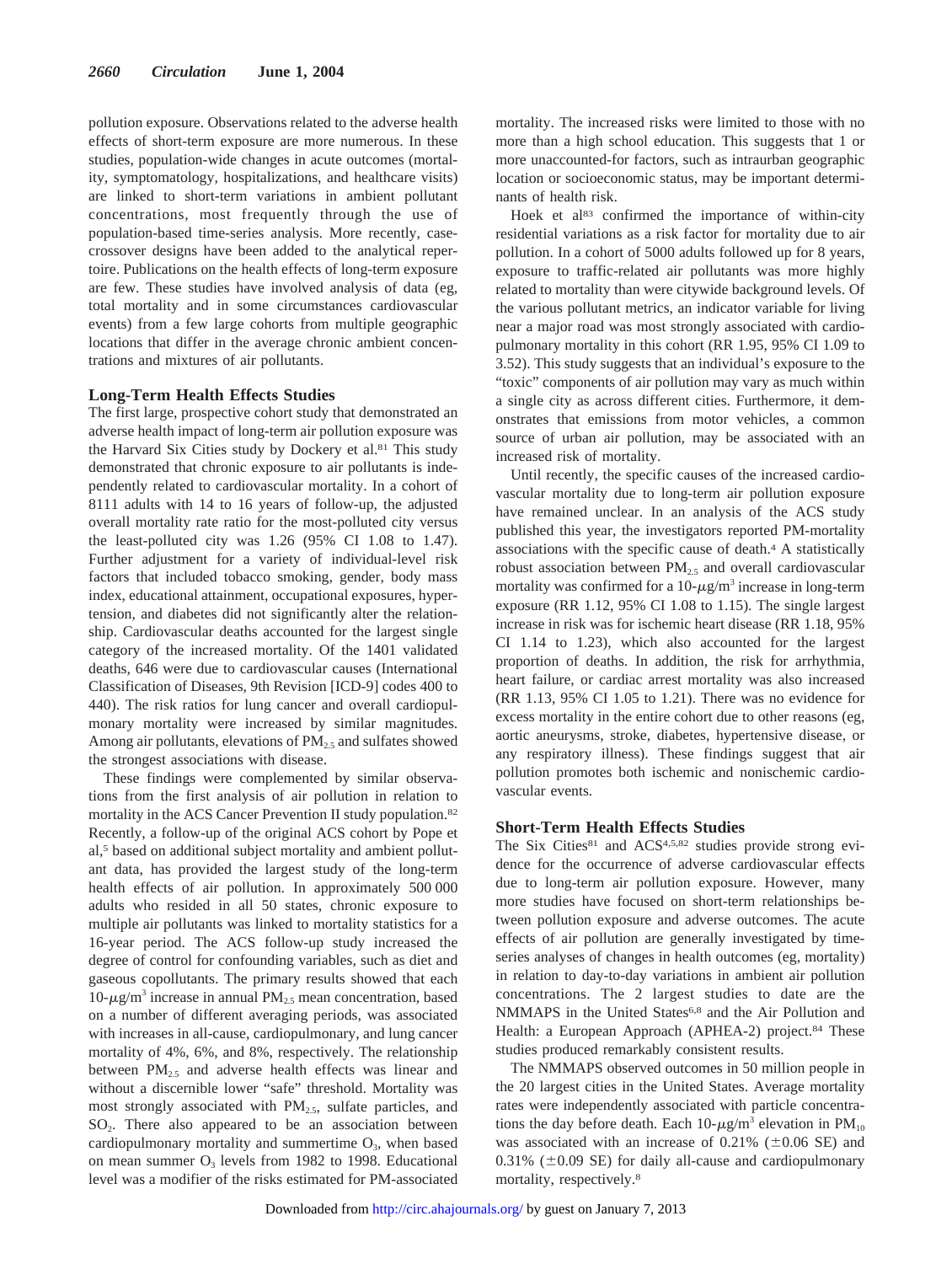The APHEA-2 study demonstrated slightly more robust associations between adverse health outcomes and air pollution.84 For 43 million people in 29 European cities, the estimated increase in daily mortality was 0.6% (95% CI 0.4% to 0.8%) for each 10- $\mu$ g/m<sup>3</sup> increase in PM<sub>10</sub>. Cardiovascular deaths were increased by 0.69% (95% CI 0.31% to 1.08%).<sup>85</sup> APHEA-2 based calculations on average particle concentrations the day of and 1 day before observed health outcomes (a 2-day exposure time window). The NMMAPS investigators reported no differences among various lag time periods from 0 to 2 days and therefore based their estimates solely on the prior 24-hour period (1-day lag). The size of the observed health effect in a study is known to vary slightly depending on exposure metric and lag periods used in analyses. This may have contributed to the stronger associations found in the European study. Additional analyses of the APHEA-2 mortality data, based on lag periods up to 40 days, found that the risk of adverse health effects associated with air pollution more than doubled (eg, 1.97% increase in cardiovascular mortality [95% CI 1.38% to 2.55%] per  $10-\mu g/m^3$  elevation in  $PM_{10}$ ).<sup>85</sup> This finding indicated that the increase in cardiopulmonary mortality was not simply the result of "harvesting" (also called mortality displacement, which refers to the advancement of death by no more than a few days for severely ill individuals). Analyses of data from other locations also have indicated that the increased risks cannot be explained solely by harvesting and that longer lags are associated with higher relative risks of cardiopulmonary mortality.86–88 The higher relative risks demonstrated by using this statistical modeling may reflect the accumulation of both acute and subacute health effects over the longer lag periods.

APHEA-2 found that cities with higher levels of the copollutant  $NO<sub>2</sub>$  exhibited larger associations between changes in PM concentrations and mortality. In the United States, this modifying effect of  $NO<sub>2</sub>$  was not demonstrated. The APHEA-2 investigators speculated that this might reflect a higher proportion of  $NO<sub>2</sub>$  that is derived from diesel exhaust in Europe. Outcome differences by geographical region were also noted in both studies. In Europe, cities with warmer climates demonstrated stronger mortality associations with air pollutants. The NMMAPS study in the United States reported stronger relationships in the Northeast than the Southeast. It is plausible that differences in the underlying susceptibility of the populations, time spent outdoors, commute times, and ambient meteorology, as well as differences in the overall ambient pollutant mixtures, underlie the observed regional variability in risk estimates for both studies.

Hundreds of smaller, short-term studies have been published over the last few decades on the effects of acute air pollution exposure, as reviewed by Brunekreef and Holgate<sup>77</sup> and Pope.78 Typically, short-term mortality rates73,88 hospital admissions,89–91 emergency room visits,92,93 and symptom exacerbations94,95 have been shown to increase in relation to variations in air pollution levels (time-series studies). Observations from across North America96,97 and Europe3,98 have demonstrated higher rates of hospitalizations for all cardiovascular causes. Direct associations have also been identified with respect to incidence of ischemic heart disease, arrhyth-

mias, and heart failure.98 A pooled analysis of hospital admissions studies showed significant increases in admission rates of 0.8% and 0.7% for heart failure and ischemic heart disease, respectively, for each  $10$ - $\mu$ g/m<sup>3</sup> elevation in PM<sub>10</sub>.99 More focused investigations have demonstrated elevated risks for AMI,<sup>11</sup> implantable cardioverter defibrillator discharges,18 and myocardial ischemia during stress testing.17 Extreme elevations in air pollution have also been associated with increased blood pressure during a prolonged air stagnation episode in Europe.100 Finally, recent studies from Seoul, South Korea<sup>101</sup> and Taiwan<sup>102</sup> have reported higher incidences of ischemic strokes in direct relation to changes in ambient particle concentrations. In summary, these findings imply that short-term elevations in ambient particle levels are capable of evoking cardiac arrhythmias, worsening heart failure, and triggering acute atherosclerotic/ischemic cardiovascular complications.

#### **Populations at Elevated Risk**

It is now reasonably well established that both short-term and chronic air pollution exposures are related to cardiovascular diseases. Whether there are specific individuals or subsets of patients at increased relative risk is less well documented. A few observations have suggested that the elderly5,81,84,103 and those with less than a high school education (low socioeconomic status) may be particularly susceptible populations.<sup>5</sup> Whether increased age per se or the high prevalence of underlying cardiovascular disease and other risk factors explains the enhanced risk observed in elderly populations is unclear. The presence of preexisting chronic lung disease, coronary heart disease, and heart failure may also elevate short-term cardiovascular mortality risk.<sup>103</sup> Most recently, publications from 2 separate groups provide evidence that the acute risk for cardiovascular events in patients with diabetes mellitus may be 2-fold higher than for nondiabetics.104,105 It is plausible that both diabetes itself and the high incidence of concomitant cardiovascular disease may explain this relationship. There is no convincing evidence that gender, race, and other preexisting coronary risk factors (eg, obesity, dyslipidemia, and hypertension) increase the risk of cardiovascular events due to air pollution.

The effect of tobacco smoking on the cardiovascular risk due to long-term air pollution exposure was recently investigated in the large ACS study.4 The risks for specific cardiovascular causes of death for each  $10-\mu g/m^3$  increase in the long-term exposure to  $PM_{2.5}$  were stratified by smoking status. Ischemic heart disease mortality was consistently elevated, with RRs of 1.22 (95% CI 1.14 to 1.29), 1.15 (95% CI 1.07 to 1.23), and 1.16 (95% CI 1.07 to 1.27) for never-smokers, former smokers, and current smokers, respectively. Interestingly, smoking status clearly affected the risk associated with several other causes of death. The risk due to arrhythmias, heart failure, and cardiac arrest was not significantly elevated for those who never smoked (RR 1.04 [95% CI 0.95 to 1.15]). However, among former and current smokers, the risk increased substantially, with RRs of 1.14 (95% CI 1.00 to 1.29) and 1.31 (95% CI 1.12 to 2.19), respectively. Mortality risk due to hypertensive disease was also only increased in patients who actively smoked (RR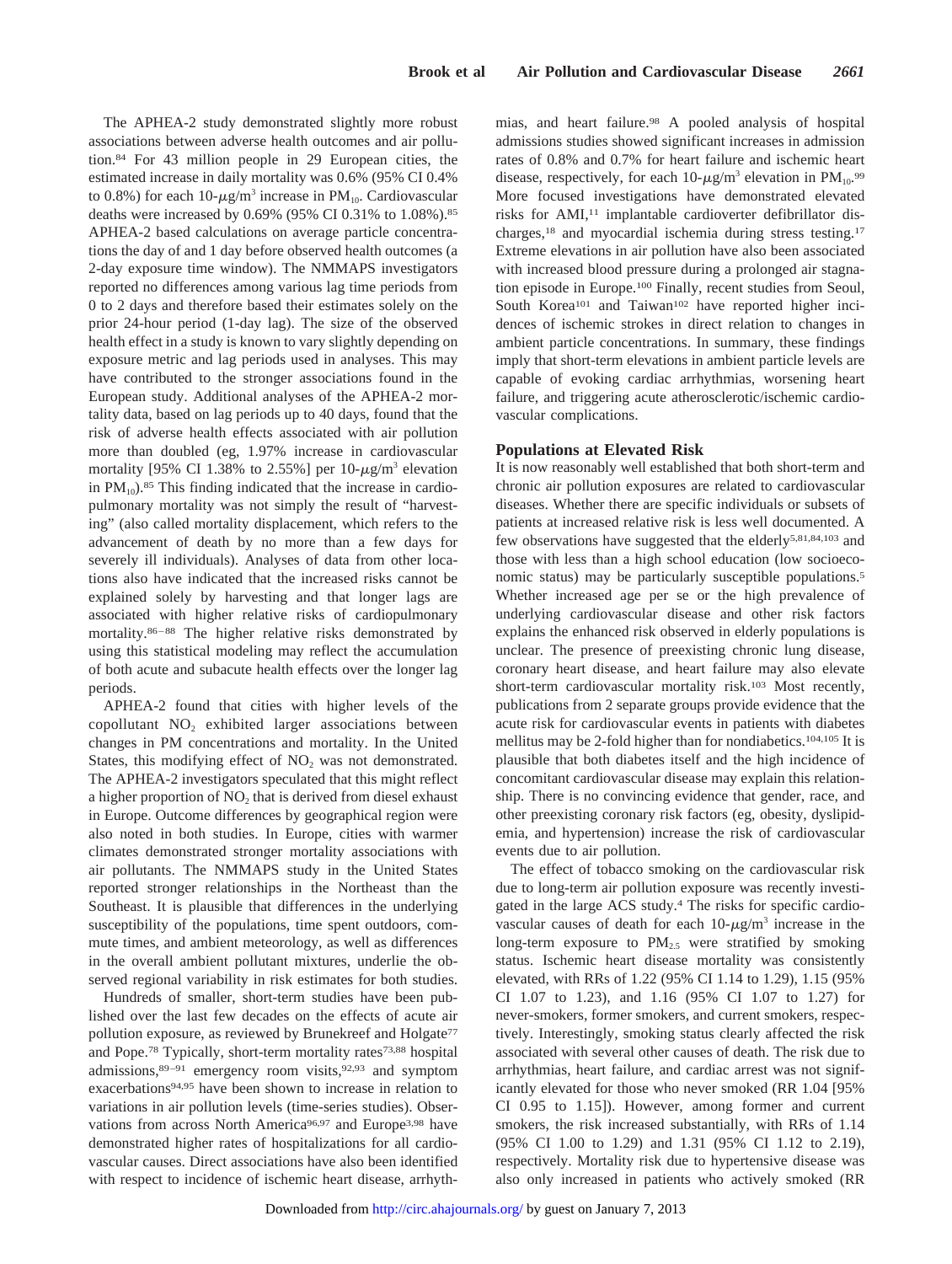1.57, 95% CI 1.12 to 2.19). These findings show that smoking, while not affecting the PM-associated risk from ischemic heart disease, appeared to interact with air pollution to increase the risk of death from other circulatory diseases.

## **Environmental Pollution and Congenital Heart Disease**

Malformations of the cardiovascular system are among the more frequently occurring congenital defects. The incidence of congenital heart disease is estimated at 8.1 per 1000 births.106 The actual rate may be underestimated, because some cases may be lethal in utero and result in spontaneous abortion and stillbirths. Congenital heart disease is associated with genetic defects, infections (eg, rubella), radiation, medications, and environmental exposures.106–111 Recent data from Eastern Europe in areas with high levels of industrial pollution suggest the possibility of increased heart defects.112– <sup>114</sup> More recently, a study of birth records in Los Angeles, Calif, found that odds ratios (ORs) for cardiac ventricular septal defects increased in a dose-response fashion with increasing carbon monoxide exposure (OR for second quartile 1.62 [95% CI 1.05 to 2.48], OR for third quartile 2.09 [95% CI 1.19 to 3.67], and OR for fourth quartile 2.95 [95% CI 1.44 to 6.05]).115 Also observed were valvular, aortic, and truncal defects associated with  $O<sub>3</sub>$  levels. PM and other measured air pollutants showed no association. Although some animal data also suggest a relationship between air pollutants and congenital cardiac defects, these epidemiological data can only be considered suggestive at this time.

#### **Significance of Epidemiological Findings**

Epidemiological research has served to drive major governmental regulations and thus has been the subject of intense scrutiny. Two of the largest studies of the health effects of long-term air pollution exposure<sup>81,82</sup> that have served as the basis for the setting of annual average  $PM_{2.5}$  standards have undergone complete reanalyses by independent investigators to ensure reproducibility.116 The reanalyses validated the quality of the data and replicated the original results without any substantial alteration in findings. Although exposure to ambient air pollution poses smaller relative risks for incident cardiovascular disease than obesity or tobacco smoking, because it is ubiquitous, the absolute number of people affected is enormous, and exposure occurs over an entire lifetime. The adverse effects on the public health are clearly not limited to a harvesting effect as described earlier. Rather, Pope78 has estimated an average loss of life expectancy directly related to chronic air pollution exposure from between 1.8 and 3.1 years for those living in the most polluted cities in the United States. Cardiovascular causes account for the majority (69%) of the overall excess in morbidity and mortality.78

#### **Present Controversies**

Given the continuous spatial and temporal variability of air pollution, combined with individuals' movements through numerous microenvironments every day, it is not surprising that exposure assessment in air pollution studies has always been subject to varying degrees of measurement error. Generally, in the epidemiological studies, an individual subject's exposure level has been estimated from citywide pollution measurement averages obtained from at most a few central locations. Past studies have also been limited by the fact that the numerous gaseous and particulate pollutants tend to covary in time and space. This has limited the ability to confidently link health outcomes with any given pollutant, although this may be an unrealistic goal given the complexity of the ambient pollutant mixture and the potential for combined toxic effects from many different combinations of constituents. Use of new tools such as geographic information systems and personal monitoring devices and better measures of the full toxic air pollution mix (eg, individual chemical and physical constituents or measurements of total oxidant capacity) may provide more refined estimates of the adverse health effects that can be related to specific (mixtures of) components.

Despite many past limitations, there has been a strong consistency in the findings among the array of assorted studies. A reasonable argument can now be made that the "real" effects are likely to be even stronger than previously estimated. Indeed, a recent study suggests a more robust linkage. In a recent "natural experiment," Clancy et al<sup>117</sup> were able to demonstrate a decrease in health effects after the intentional lowering of air pollutant levels. These investigators compared 72 months of mortality data before and after a ban on burning coal within the city of Dublin, Ireland, went into effect. Nontraumatic deaths decreased by 5.7% (95% CI 4.0% to 7.0%) and cardiovascular mortality by 10.3% (95% CI 8.0% to 13.0%). The authors estimated that the ban resulted in 243 fewer cardiovascular deaths per year. The decrease in the mortality rate in this "natural experiment" is more than twice what would be predicted by the short-term time-series analyses.

#### **Potential Biological Mechanisms**

The putative biological mechanisms linking air pollution to heart disease involve direct effects of pollutants on the cardiovascular system, blood, and lung receptors, and/or indirect effects mediated through pulmonary oxidative stress and inflammatory responses. Direct effects may occur via agents that readily cross the pulmonary epithelium into the circulation, such as gases, and possibly UFPs28–30 along with soluble constituents of  $PM_{2.5}$  (eg, transition metals). In addition, activation of pulmonary neural reflexes secondary to PM interactions with lung receptors may play a role. Ensuing alterations in autonomic tone, under appropriate circumstances, might contribute to the instability of a vascular plaque or initiate cardiac arrhythmias. These direct effects of air pollution represent a plausible explanation for the occurrence of rapid (within a few hours) cardiovascular responses, such as increased myocardial infarctions.<sup>11</sup> Less acute (several hours to days) and chronic indirect effects may occur via pulmonary oxidative stress/inflammation induced by inhaled pollutants. This subsequently may contribute to a systemic inflammatory state, which may in turn be capable of activating hemostatic pathways, impairing vascular function, and accelerating atherosclerosis. A general scheme illustrating potential mechanisms of the effects of PM on the cardiovascular system is shown in Figure 2.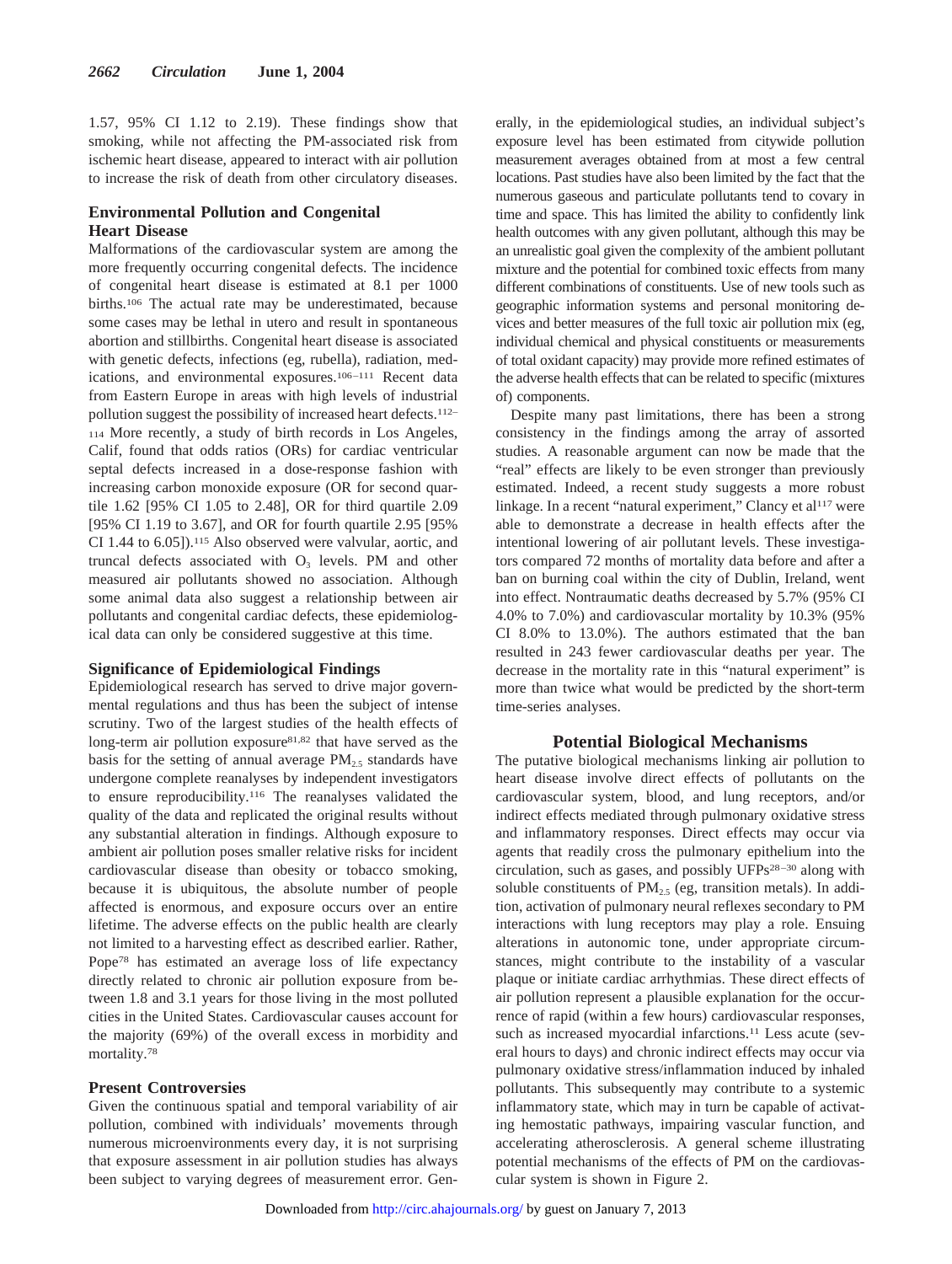



## **Pulmonary and Systemic Oxidative Stress and Inflammation**

Inhalation of air pollutants induces pulmonary oxidative stress and inflammation.118 Exposure of human lungs to concentrated PM<sup>119</sup> and  $O<sub>3</sub>$ <sup>120</sup> produces an inflammatory response consistent with in vivo animal models<sup>121</sup> and in vitro cellular models.122–125 The presence of soluble transition metals in PM enhances the inflammatory responses<sup>126</sup> via increased oxidative stress.127,128 However, lung inflammation may also occur via direct UFP effects independent of transition metals or soluble components.<sup>129</sup> Similarly,  $O_3$  mediates a pulmonary inflammatory response via oxidative stress<sup>118,130</sup> and an impairment in lung function that can be attenuated by antioxidants.131

Oxidative stress occurs after exposure to ultrafine carbon black and diesel exhaust particles (DEPs),<sup>129,132</sup> ambient PM<sub>2.5</sub>,<sup>133</sup> and cigarette smoke. A recent in vivo experiment using in situ chemiluminescence demonstrated the rapid occurrence of oxidative stress even in tissues beyond the lung. After exposure to concentrated ambient  $PM_{2.5}$  for 2 hours, there was a doubling in reactive oxygen species generation in the hearts and lungs of rats.134 This may occur in response to a variety of transition metals<sup>134</sup> or free radical components known to exist within  $PM_{2.5}$  as a result of atmospheric chemical reactions.135 Personal exposure to ambient concentrations of  $PM<sub>2.5</sub>$  is also associated with increased levels of markers of lipid and protein oxidation in human blood.133 Pulmonary inflammation results at least in part because of the increased production of free radicals.118 Oxidative stress activates specific transcription factors, in-

cluding nuclear factor- $\kappa$ B and activator protein-1, which upregulate the expression of genes for cytokines, chemokines, and other proinflammatory mediators.132 DEPs or organic extracts of DEPs can, through oxidant effects on mitochondria, induce apoptosis or necrosis of macrophages and respiratory epithelial cells, possibly decreasing the host defenses to respiratory infection or increasing airway reactivity.136

Endotoxin, usually associated with coarse particles, has also been shown to induce proinflammatory cytokine production<sup>137,138</sup>; increase lung inflammation, airway responsiveness, and systemic immune cell populations; and decrease lung function.139,140 Endotoxin has been found to account for in vitro cytotoxicity and cytokine production related to  $PM_{2.5}$ and coarse PM exposures<sup>141,142</sup>; however, its role in the overall toxicity of ambient PM remains to be clarified.

The intrapulmonary responses elicited by PM may also be due in part to neurogenic inflammation. Sensory neurons in contact with irritant particles (eg, within the conducting airways) can be stimulated to release neuropeptides (eg, substance P, calcitonin gene related peptide, and neurokinin A), which can initiate airway inflammatory events, including release of cytokines, vasodilation, and mucus secretion. Neuropeptides act on a variety of cell types within the lung, including epithelial and smooth muscle cells (resulting in modulation of inflammation and increased airway responsiveness), as well as immune cells (polymorphonuclear leukocytes [PMNs], lymphocytes, eosinophils, and others), thus amplifying the inflammatory response. Recent in vitro experiments indicate that specific irritant (capsaicin or vanilloid)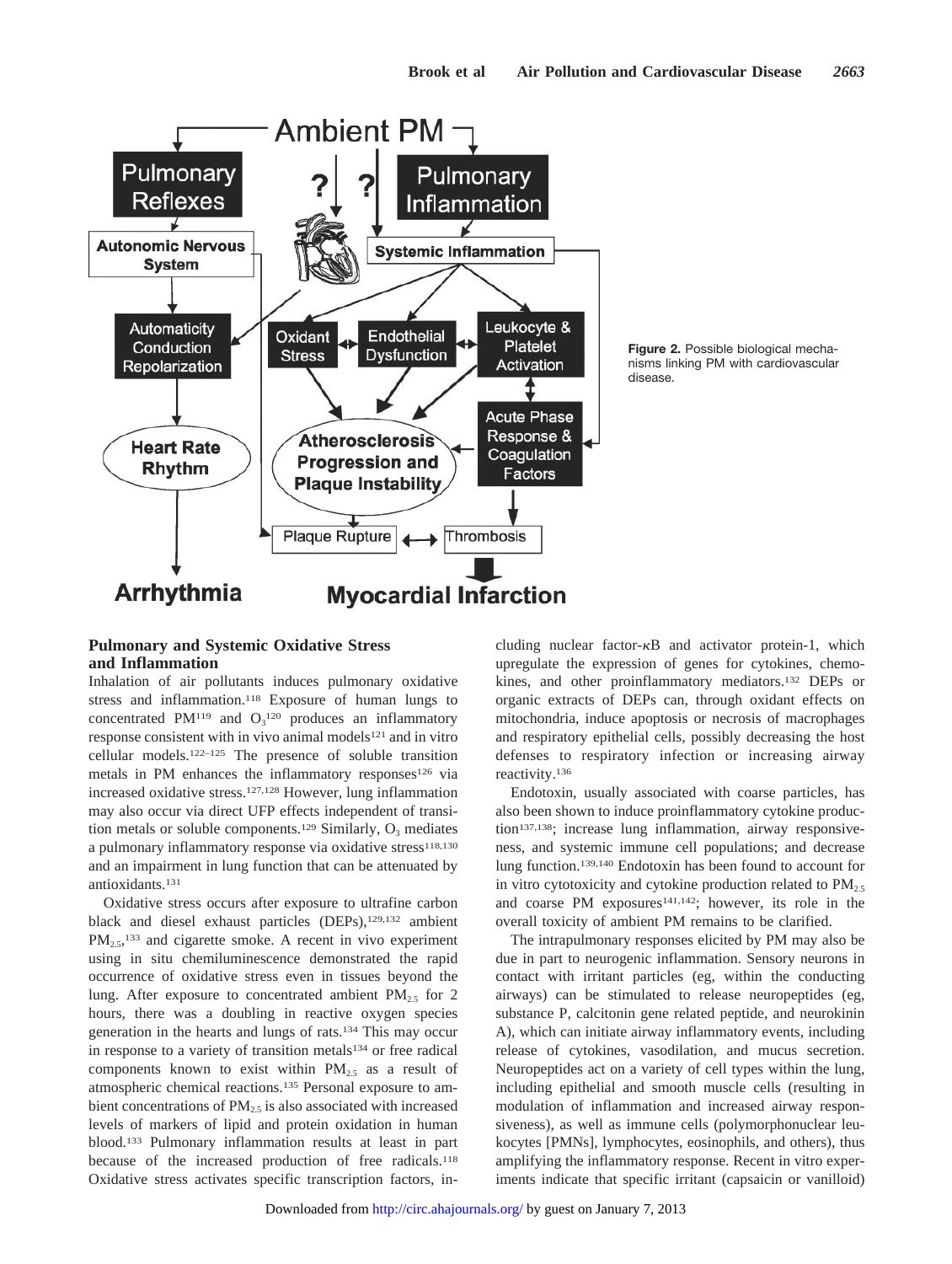receptors on neurons mediate PM-related neurogenic inflammation, as evidenced by responses to particles originating from diverse sources.143

Several controlled-exposure studies demonstrate that inhalation of particles<sup>119,144,145</sup> and  $O<sub>3</sub>$ <sup>120</sup> evokes both a pulmonary and a systemic inflammatory response in humans. One hour of exposure to very high concentrations of diesel exhaust has been shown to induce an inflammatory reaction in the lungs of healthy adults. This response included increased numbers of PMNs, T- and B-lymphocytes, mast cells, and inflammatory mediators.144 One of these studies showed an increase in adhesion molecules that facilitate the passage of inflammatory cells from the circulation into the airways. In the blood, platelets and PMNs increased, which suggests that exposure to DEPs stimulated the bone marrow to release these cells into the circulation.

Exposure to DEP has been shown to increase intra-airway transcription of mRNA for interleukin (IL)-8 (a protein that attracts PMNs to sites of injury)146 and increased production of IL-8 and growth-regulating oncogene- $\alpha$  (GRO)-promoting airway inflammation. Exposure of healthy adults to concentrated ambient particles (CAP) for 2 hours can increase airway inflammation without concomitant lung injury.119 Nevertheless, plasma fibrinogen was elevated by the CAP exposure relative to filtered air. This controlled exposure study suggests that exposure to ambient particles in healthy humans can result in a mild pulmonary inflammatory response and increased blood factors that effect coagulation, even without lung damage. A similar human study also demonstrated an increase in blood fibrinogen after short-term exposure to CAP.147 However, no other changes in inflammatory mediators or other coagulation factors were found.

Additional studies support the existence of a systemic inflammatory response beyond the lungs after air pollution exposure. In humans, exposure to forest fire smoke (measured as  $PM_{10}$  and  $SO_2$ ) at levels that did not result in changes in lung function nevertheless resulted in stimulation of bone marrow to release immature PMNs into the circulation.148

In an animal experiment, rabbits that received 5 mg of PM<sub>10</sub> intrapharyngeally twice per week for 3 weeks exhibited increased production of PMNs in the bone marrow and accelerated release into the circulation.<sup>149</sup> The  $PM_{10}$  exposure resulted in diffuse inflammation of the lungs, with particles present in alveolar macrophages, lung epithelial cells, and airway walls. The effects on PMN production in bone marrow and release of immature cells into the blood were associated with the numbers of particles ingested by alveolar macrophages.

## **Effects of Inflammation, Oxidative Stress, and Alterations in Blood-Borne Factors on the Cardiovascular System**

Changes in the composition of the blood may result from air pollution exposure, with potentially serious effects on individuals with cardiovascular disease. Nearly a decade ago, Seaton et al<sup>150</sup> proposed a general hypothesis that exposure to inhaled particles induces alveolar inflammation, leading to exacerbation of preexisting lung disease, increased blood coagulability, and an associated increased risk of cardiovascular events. Subsequently, evidence supporting this hypothesis has slowly been accumulating. As described above, several studies of controlled exposures to particles demonstrate increases in both cellular and biochemical markers of pulmonary and systemic inflammation.

Exposure to PM increases fibrinogen, $119,147$  a key component in blood coagulation and platelet thrombosis and a major determinant of blood viscosity. Blood viscosity has been associated with severity of cardiovascular disease<sup>151</sup> and has been found to increase in association with increased levels of ambient total suspended particles and  $SO<sub>2</sub>$ .<sup>152</sup> Fibrinogen is also well established as an important independent risk factor for myocardial infarction and stroke. Epidemiological data suggest potential effects of particulate air pollution on blood coagulation.152–154 Of note is that the strength of plasma level of fibrinogen to predict cardiac events and death in middleaged men is modified by the presence of other inflammationsensitive proteins,<sup>155</sup> which suggests that inflammation has a significant role in the determination of cardiovascular risk. In addition, enhanced platelet aggregation may further promote acute thrombosis formation after exposure to diesel exhaust<sup>156</sup> and UFPs.<sup>157</sup> The mechanisms responsible for platelet activation and fibrinogen elevation remain to be fully elucidated. Nevertheless, these findings support the notion that air pollution can acutely increase the risk of thrombosis, thus promoting ischemic events.

Increased concentrations of IL-6 are associated with an increased risk of cardiovascular events<sup>158,159</sup> and mortality.<sup>160</sup> Serum Il-6, IL-1 $\beta$ , and granulocyte macrophage colonystimulating factor are increased in healthy male subjects after exposures to increased air pollution due to forest fires and are increased in vitro with exposure of human lung macrophages to urban  $PM_{10}$ .<sup>161</sup> Il-6 is directly involved in regulation of the synthesis of C-reactive protein in the liver. CRP is a sensitive indicator of infection, injury, and inflammation and is linked to increased risk of cardiovascular disease.162,163 CRP concentration has been shown to be positively associated with exposure to total suspended particles<sup>164</sup> and  $PM_{10}$ .<sup>153</sup>

The mechanisms by which CRP increases the risk of cardiovascular events is the subject of intense research. One possibility is that CRP impairs endothelial vasoreactivity in individuals with preexisting coronary artery disease.165 In addition, CRP may contribute directly to the development and progression of atherosclerosis via a number of mechanisms that involve enhanced formation of foam cells, recruitment of monocytes into the arterial wall, stimulation of prothrombotic tissue factors, decreased NO synthase activity, and expression of adhesion molecules.166 Inflammation (proinflammatory cytokines, CRP, and components of innate immunity) plays a significant role in the genesis of atherosclerosis and in plaque instability.167 It is possible, therefore, that air pollution– mediated systemic inflammation both promotes atherosclerosis formation over the long term $14$  and instigates acute plaque instability and sudden cardiovascular events in the short term. Indeed, in hyperlipidemic rabbits exposed to PM, the progression of coronary atherosclerosis and extracellular lipid pools increased after 4 weeks.14 The degree of plaque formation correlated with the number of alveolar macrophages that phagocytosed PM. These effects are likely to be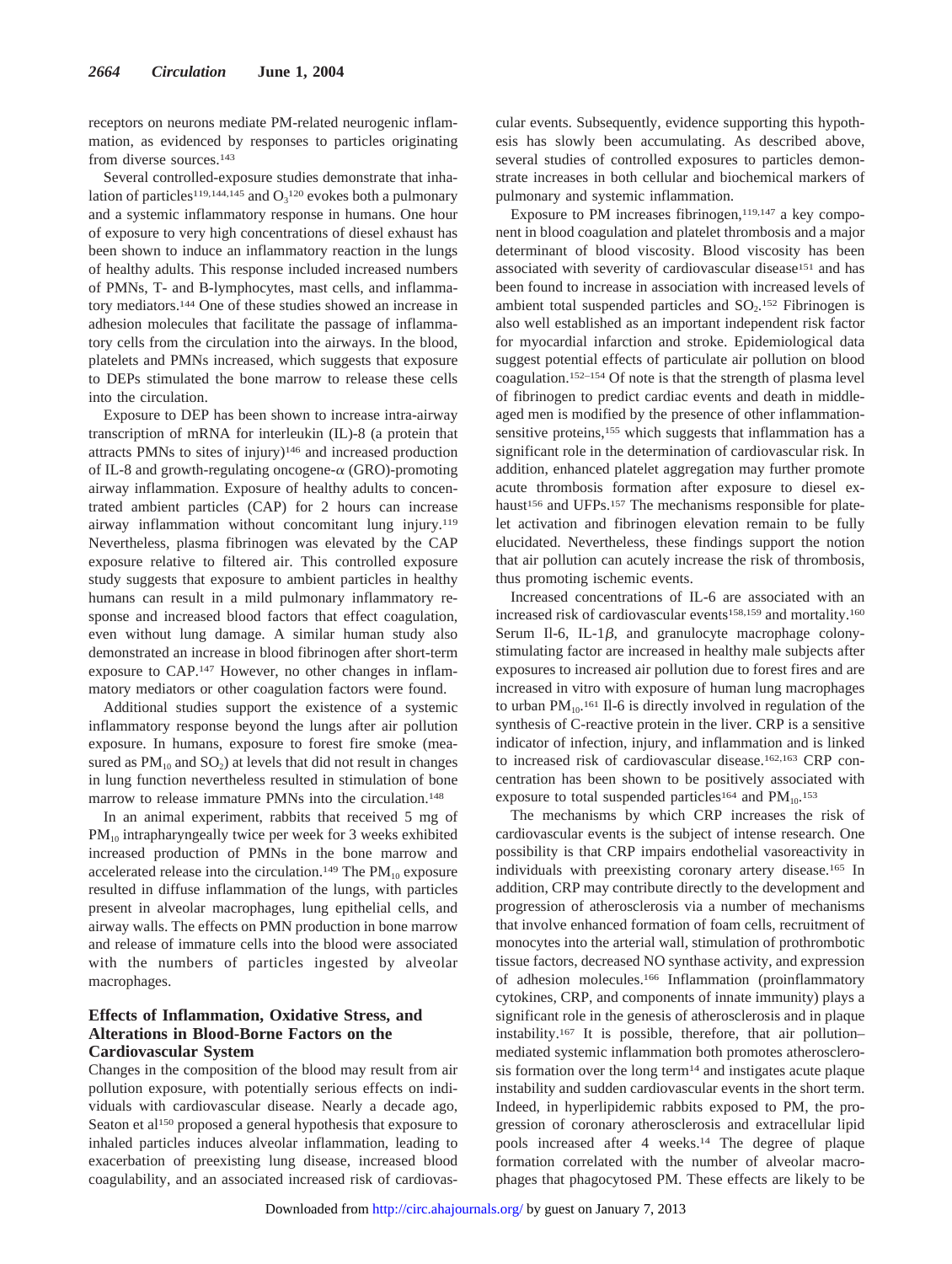superimposed on the effects of age, hypertension, hyperlipidemia, diabetes, and other conditions associated with underlying inflammation.

Alterations in vascular tone due to air pollution exposure have also been demonstrated. The inhalation of high urban levels of CAP and ozone for 2 hours caused conduit arterial vasoconstriction in healthy adults.168 Similarly, small pulmonary arteries were shown to constrict after short-term exposure to CAP in rats.<sup>169</sup> It is possible that the acute systemic inflammation and oxidative stress133,134 are responsible for triggering endothelial dysfunction leading to vasoconstriction.170 In support of this hypothesis, impaired arterial endothelial relaxation and decreased NO formation have been shown to occur in vessels exposed to DEPs owing to excess reactive oxygen species generation.171 Alternatively, increased production of endothelins may play a role in the acute vasoconstriction.172

At present, the precise mechanisms underlying the rapid alterations in vascular tone remain to be resolved. However, a few published reports support the relevance of these findings by demonstrating an effect of air pollution on cardiovascular hemodynamics.100,172 Ambient air pollution increases blood pressure in cardiac rehabilitation patients<sup>173</sup> and in adults with lung disease.174 Indeed, arterial vasoconstriction is a likely explanation for the findings of the ULTRA study (The Exposure and Risk Assessment for Fine and Ultrafine Particles in Ambient Air). Ambient levels of PM 2 days before submaximal exercise testing were significantly associated with increased ST-segment depression during the test.17 This finding suggests that air pollution exposure conveys a greater susceptibility to myocardial ischemia, as demonstrated in an experimental study of dogs exposed to CAP.175 These results also offer insight regarding the relationship between exposure to PM and the timing of AMI.11 Significant associations were identified between symptom onset and both acute (levels within 2 hours before symptoms) and subacute (previous-day average concentration) exposures to PM<sub>2.5</sub>. Sudden arterial vasoconstriction (and/or possibly endothelial dysfunction) could conceivably instigate acute coronary syndromes by triggering plaque instability or by decreasing myocardial perfusion in patients with existing atherosclerosis.

## **Disturbances of the Cardiac Autonomic Nervous System**

Mortality associated with air pollution might be further explained, at least in part, by alterations in the autonomic input to the heart. HRV, resting heart rate, and blood pressure are modulated by a balance between the 2 determinants of autonomic tone (the sympathetic and parasympathetic nervous systems). Decreased HRV predicts an increased risk of cardiovascular morbidity and mortality in the elderly and those with significant heart disease.176 This is generally determined by analyses of time (eg, standard deviation of normal RR intervals [SDNN]) and frequency domains (eg, low frequency/high frequency ratio by power spectral analysis, reflecting autonomic balance) measured during 24 hours of electrocardiography. Because overall HRV (SDNN) decreases in response to ambient PM exposure,177–181 decreased parasympathetic input to the heart may provide an important

mechanistic link between air pollution and cardiovascular mortality by promoting fatal tachyarrhythmias. A recent study of controlled exposure to CAP provides further support to the notion that PM is capable of reducing HRV.182 In general, the decrease of HRV occurs rapidly and is inversely proportional to the increase in the concentration of PM. However, in one study,<sup>177</sup> short-term measures of parasympathetic tone (r-MSSD) were increased in a group of individuals with preexisting heart disease. It is conceivable that in certain populations, air pollution–mediated bradyarrhythmias may also contribute to sudden death.

The relevance that these observed short-term changes in HRV have in relation to the worsening of cardiovascular outcomes and the triggering of significant arrhythmias over the long term remains unclear. However, some evidence suggests that PM exposure does promote clinically meaningful changes in cardiac electrophysiology. The incidence of cardiac arrhythmias has been associated with exposure to PM2.5 in high-risk individuals (eg, individuals having an implanted cardioverter defibrillator). In 100 patients monitored for  $\approx$ 3 years, NO<sub>2</sub> and CO concentrations were most strongly related to implanted cardioverter defibrillator discharges, whereas particulate black carbon showed a slightly lesser degree of association with such events.18 Although this study is limited by the small number of high-risk patients and by the lack of individual clinical data beyond implanted cardioverter defibrillator discharges, it does suggest a potential for adverse effects of PM and gaseous pollutants on cardiac autonomic balance. A recent mortality time-series study<sup>98</sup> further supports this observation. The risks of mortality from threatening arrhythmias were shown to increase in relation to 7-day mean levels of black smoke and  $PM_{10}$ .

These clinical observations are consistent with several studies reporting the induction of cardiac arrhythmias in compromised animals (ie, with pulmonary and systemic hypertension) exposed to PM.183 Dogs exposed to CAP for 6 hours on 3 consecutive days showed increases in low- and high-frequency HRV, as well as an elevated low frequency/ high frequency ratio.<sup>184</sup> In addition, exposure to residual oil fly ash, a component of PM, decreased HRV and increased arrhythmia frequency in a myocardial infarction model of rats.185 These animal exposure findings support the notion that air pollution is capable of altering autonomic balance in a manner that favors significant tachyarrhythmias. The underlying mechanisms responsible remain unclear but may involve activation of pulmonary neural reflex arcs, direct effects of pollutants on cardiac ion channels, or consequences of the heightened systemic inflammatory state.

#### **Summary**

Air pollution consists of a complex mixture of compounds in gaseous (eg,  $NO_2$ ,  $SO_2$ ,  $CO$ ,  $O_3$ ), liquid, and solid phases. PM itself is a heterogeneous mixture of suspended particles that vary in chemical composition and size, ranging from clusters of molecules (with diameters of several nanometers) to coarse PM (up to 10  $\mu$ m and beyond). Among the many natural and anthropogenic sources of air pollution, the combustion of fossil fuels is a major contributor in urban and industrialized societies.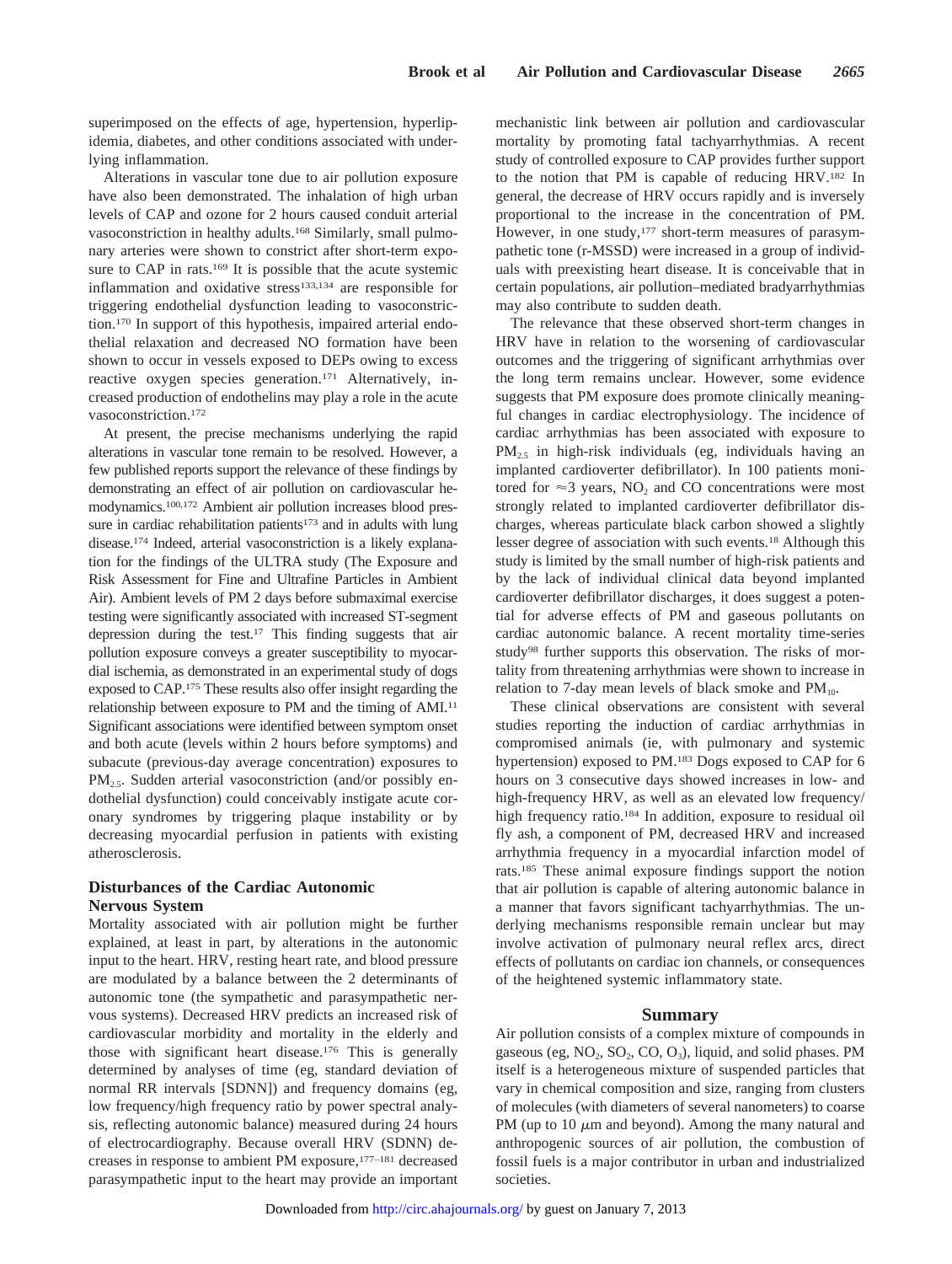Numerous epidemiological studies conducted worldwide have demonstrated consistent associations between shortterm elevations in PM and increases in daily cardiovascular morbidity and mortality. Several studies have also reported adverse cardiovascular outcomes in relation to long-term PM exposure. Elderly patients, those with underlying coronary or pulmonary disease, lower socioeconomic populations, and diabetics may be at particularly increased risk. At present, the constituent PM responsible for mediating these effects, along with the roles of the various gaseous copollutants, remain to be clarified.

Experimental evidence has revealed plausible biological mechanisms whereby PM has the potential to cause and exacerbate cardiovascular disease. One pathway involves the initiation of pulmonary and systemic oxidative stress and inflammation by components within PM. Subsequently, a cascade of physiological responses may follow that are capable of instigating cardiovascular events. These include alterations in blood rheology that favor thrombosis, cardiac dysrhythmias, acute vascular dysfunction, plaque instability, and the long-term development of atherosclerosis. Additional pathways may also be involved, such as changes in autonomic balance via lung neural reflex arcs and/or by PM (or certain components) reaching the circulation and beyond.

#### **Potential for Prevention/Public Policy**

The increase in relative risk for cardiovascular disease due to air pollution for an individual is small compared with the impact of the established cardiovascular risk factors. However, because of the enormous number of people affected, even conservative risk estimates translate into a substantial increase in total mortality within the population. The impact on cardiovascular disease therefore represents a serious public health problem. The latest draft of the US EPA Air Quality Criteria for Particulate Matter has confirmed the presence of an apparent linear dose-response relationship between PM and adverse events.186 Data from all North American studies demonstrate that this curve is without a discernible threshold below which PM concentrations pose no health risk to the general population.<sup>186</sup> At present-day levels,  $\approx$  40 000 deaths per year in Austria, France, and Switzerland combined have been attributed to PM.187 Estimates based on time-series studies suggest that  $\approx$  5000 excess deaths per year in Canada188 and 6000 cardiovascular events in the United Kingdom189 can be attributed to poor air quality. Approximately 1 in 50 myocardial infarctions were thought to be triggered by outdoor air pollution in a London, England, study.3 On a global scale, the World Health Organization has estimated that 800 000 deaths occur per year and 7.9 million disabilityadjusted life-years are lost annually due to PM exposure.<sup>189a</sup>

Given the burden of epidemiological evidence, the US EPA updated the National Ambient Air Quality Standards in 1997 to specifically include  $PM_{2.5}$  (Table).<sup>190</sup> The most current estimates by the EPA suggest that attainment of these standards would reduce total mortality by 23 000 deaths annually and cardiovascular hospital admissions by 42 000 per year in the United States.191 Nevertheless, 19% of all US counties with air-quality monitoring systems are presently not meeting these standards.192 This percentage is substantially

|              |  |  |  | <b>Current US EPA National Ambient Air Quality Standards for PM</b> |  |
|--------------|--|--|--|---------------------------------------------------------------------|--|
| (1997 NAAQS) |  |  |  |                                                                     |  |

| <b>Time Period</b> | PM <sub>10</sub> , $\mu$ g/m <sup>3</sup> | PM <sub>2.5</sub> , $\mu$ g/m <sup>3</sup> |
|--------------------|-------------------------------------------|--------------------------------------------|
| Annual             | 50                                        | 15                                         |
| Daily              | 150                                       | 65                                         |

The annual standard is satisfied when the 3-year average of the mean PM levels measured in a community is less than or equal to the indicated number. The daily standard is met when the 3-year average of the 98th or 99th percentile of 24-hour PM levels in each community is less than or equal to the indicated number.

greater in regions such as the industrial Midwest (41%) and southern California (60%). In light of these data, there is a clear potential to improve the national public health and to substantially reduce cardiovascular morbidity and mortality by reducing PM levels to current EPA standards. The potential cardiovascular health effect of reducing the gaseous copollutants remains less certain.

#### **Conclusions and Recommendations**

 $Most3-8,81}$  but not all<sup>12,13</sup> studies have found positive associations between several different air pollutants and adverse health outcomes. The results of observational studies are influenced by numerous factors, including characteristics of the air pollution, the population studied, and methodological issues, such as control of relevant confounders. The lack of complete uniformity is not surprising given that numerous variables (atmospheric conditions, geographic locations, cohort characteristics, sample sizes, exposure estimates, and statistical modeling) can affect the results. Our understanding of the relevant biological mechanisms involved also remains incomplete. Nevertheless, the existing body of evidence is adequately consistent, coherent, and plausible enough to draw several conclusions.<sup>193</sup> At the very least, short-term exposure to elevated PM significantly contributes to increased acute cardiovascular mortality, particularly in certain at-risk subsets of the population. Hospital admissions for several cardiovascular and pulmonary diseases acutely increase in response to higher ambient PM concentrations. The evidence further implicates prolonged exposure to elevated levels of PM in reducing overall life expectancy on the order of a few years.

On the basis of these conclusions and the potential to improve the public health, the AHA writing group supports the promulgation and implementation of regulations to expedite the attainment of the existing National Ambient Air Quality Standards. Moreover, because a number of studies have demonstrated associations between particulate air pollution and adverse cardiovascular effects even when levels of ambient  $PM_{2.5}$  were within current standards,<sup>5,11</sup> even more stringent standards for  $PM_{2.5}$  should be strongly considered by the EPA. Additional approaches to reduce the burden of disease related to air pollution should be highlighted. The levels of  $O_3$  and PM in many US cities are published daily by the EPA, along with a health alert system that reflects recommended changes in activity. This information is also available and updated daily on the EPA AIRNow web site (http://www.epa.gov/airnow). The AHA supports these recommendations as guidelines for activity restriction for per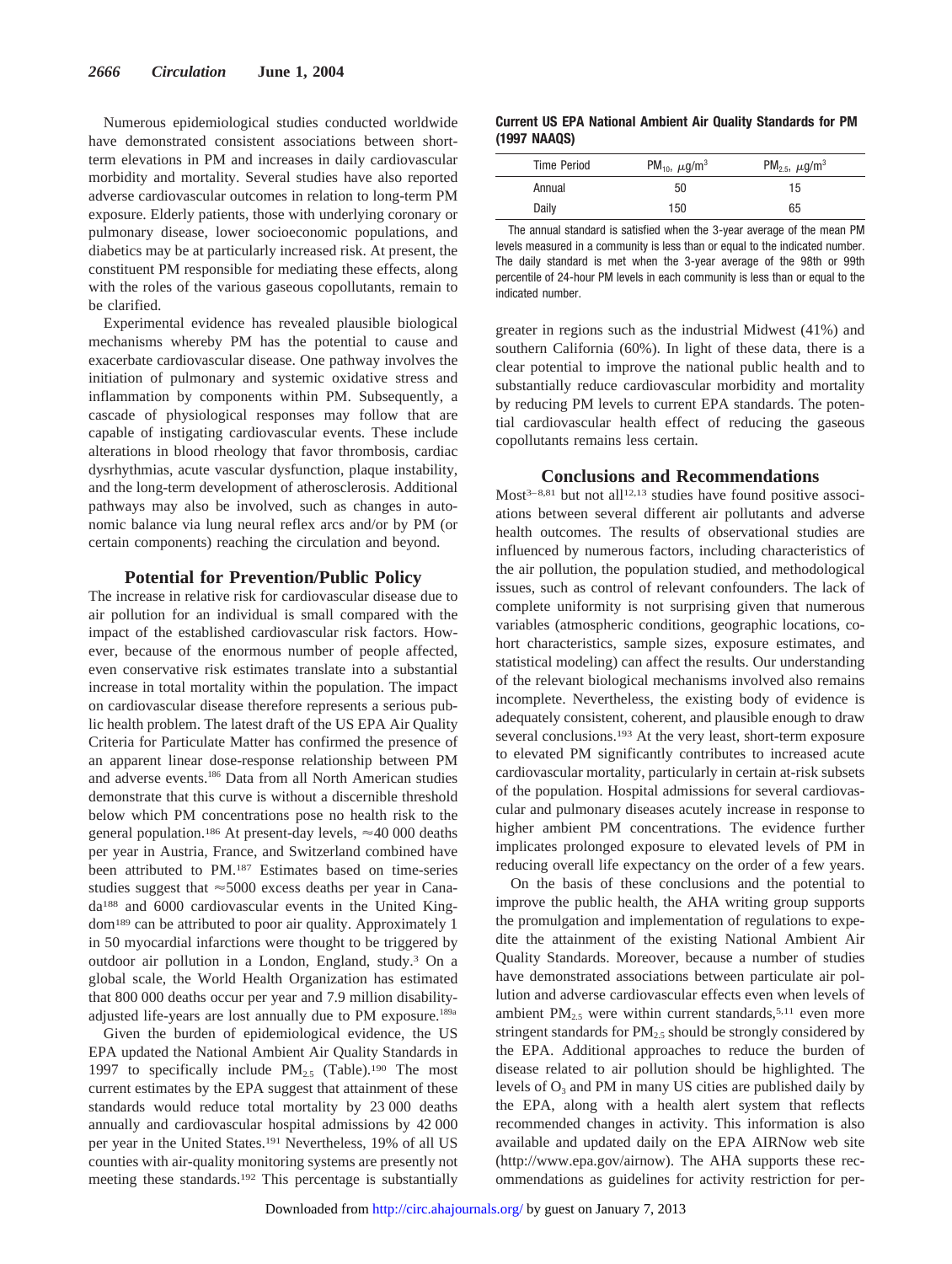sons with known heart disease (or with an "at-risk" profile by Framingham or another scoring system), and pulmonary disease, the elderly, and those with diabetes mellitus. A concerted effort should be made to educate healthcare providers and at-risk patients alike about this source of information and about the potential health hazards of elevated air pollution levels. The AHA should also actively work to educate the public and public policy makers about the effects of air pollution on cardiovascular disease by featured presentations at the annual Scientific Sessions, AHA-sponsored public education activities, and advocacy.

In October 2003, the EPA expanded its Air Quality Index program to include information on particle pollution, or fine particles. Next-day forecasts and real-time air quality information about particle pollution are available on the AIRNow Web site for more than 150 cities across the country. Air quality forecasts and reports for particle pollution are available in the local media (newspapers, television, and radio) in these cities and in the national media. The EPA is working to increase the number of state and local air quality agencies that forecast and report real-time particle pollution levels. It is expected that within a few years, this program will mirror the  $O_3$  program in terms of geographic coverage and availability to the public. The AIRNow Web site also contains information about the health effects of particle pollution, and the EPA is developing a section with information and tools for healthcare professionals.

Although there is a strong case that air pollution increases the risk of cardiovascular disease, we recognize the need to address a number of remaining scientific questions. Both the US EPA and the National Institutes of Health have increased the priority of research funding in an effort to overcome these shortcomings, and a committee of the National Research Council set out a long-range research agenda in 1998.194 A workshop sponsored by these and other agencies was convened in August 2002 to foster multidisciplinary research on the cardiovascular effects of PM. The AHA writing group supports these measures and recognizes several important areas for future research<sup>80,192</sup>:

- 1. Improve our understanding of the underlying biological mechanisms.
	- Better describe the basic mechanisms (mediators, cell signaling, pathways) involved in altering HRV (autonomic tone), vascular function, and atherogenesis.
	- Increased use of relevant animal models of exposure when investigating cardiovascular outcomes (eg, inhalation chambers at meaningful CAP concentrations). Experiments using intrapulmonary installation provide insight into basic mechanisms; however, the ability to extrapolate findings to humans is limited owing to the route of administration of extraordinarily high quantities of PM.
	- Determine the pathophysiological relevance of the many pathways that may contribute to the development of both acute and chronic disease.
	- Demonstrate reproducibility of the relevant potential mechanisms under a variety of pollutant regimens and subject risk profiles.
- Demonstrate the occurrence of such cardiovascular end points at environmentally relevant concentrations of ambient pollutants.
- Determine causal pathways, which may become targets for future means of preventive strategies
- Determine whether long-term exposure to PM at environmentally relevant concentrations promotes the genesis/progression of atherosclerosis in humans.
- 2. Identification of the differential toxicity of various constituents and sources of air pollution, including:
	- Specific chemical and biological constituents of PM (eg, metals, carbon, polycyclic aromatic hydrocarbons, endotoxin).
	- The role of different PM size fractions, including UFPs ( $\leq 0.1 \mu$ m) and the coarse fraction (PM<sub>10 to 2.5</sub>).
	- The effects of gaseous copollutants alone or in combination with PM.
- 3. Epidemiological investigations designed to address some of the limitations of prior reports, including studies that involve the following:
	- Better characterization of the populations of individuals at high risk related to short-term elevations in PM (eg, comorbidities).
	- Improvement of exposure estimates and metrics (eg, use of personal monitoring systems).
	- Examination of the relationships between traffic emissions and adverse cardiac effects.
	- Investigation of the roles of copollutants and confounders.
	- Assessment of the effect of medications on the acute cardiovascular effect of air pollution (eg, HMG-CoA reductase inhibitors).
	- Evaluation of the shape of the dose-response curve (identification of any threshold concentrations of various pollutants).
	- Improved estimations of the population-wide health benefits of reducing PM and other pollutants.
	- More thorough examination of the relationships between ambient air pollution concentrations and adverse reproductive outcomes, including those involving congenital cardiac anomalies

## **Acknowledgment**

The writing group recognizes Susan Lyon Stone of the US Environmental Protection Agency for providing information on the Air Quality Index program.

#### **References**

- 1. Pearson TA, Blair SN, Daniels SR, et al, for the American Heart Association Science Advisory and Coordinating Committee. AHA guidelines for primary prevention of cardiovascular disease and stroke: 2002 update: consensus panel guide to comprehensive risk reduction for adult patients without coronary or other atherosclerotic vascular diseases. *Circulation*. 2002;106:388–391.
- 2. Smith SC, Blair SN, Bonow RO, et al. AHA/ACC Scientific Statement: AHA/ACC guidelines for preventing heart attack and death in patients with atherosclerotic cardiovascular disease: 2001 update: a statement for healthcare professionals from the American Heart Association and the American College of Cardiology. *Circulation*. 2001;104:1577–1579.
- 3. Poloniecki JD, Atkinson RW, de Leon AP, et al. Daily time series for cardiovascular hospital admissions and previous day's air pollution in London, UK. *Occup Environ Med*. 1997;54:535–540.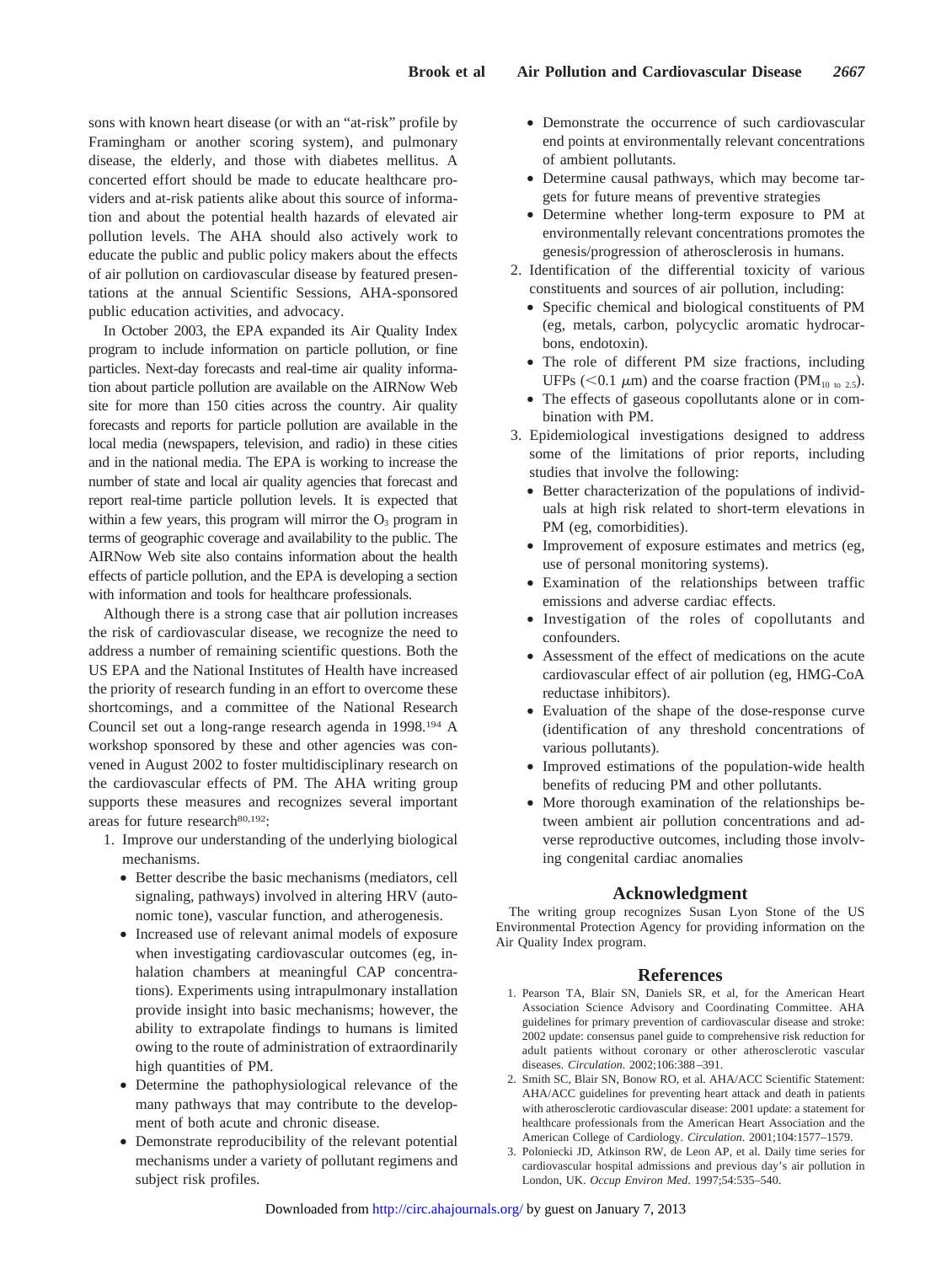- 4. Pope CA, Burnett RT, Thurston GD, et al. Cardiovascular mortality and long-term exposure to particulate air pollution: epidemiological evidence of general pathophysiological pathways of disease. *Circulation*. 2004;109:71–77.
- 5. Pope CA, Burnett RT, Thun MJ, et al. Lung cancer, cardiopulmonary mortality, and long-term exposure to fine particulate air pollution. *JAMA*. 2002;287:1132–1141.
- 6. Samet JM, Dominici F, Curriero FC, et al. Fine particulate air pollution and mortality in 20 U.S. cities, 1987–1994. *N Engl J Med*. 2000;343: 1742–1749.
- 7. Mann JK, Tager IB, Lurmann F, et al. Air pollution and hospital admissions for ischemic heart disease in persons with congestive heart failure or arrhythmia. *Environ Health Perspect*. 2002;110:1247–1252.
- 8. Dominici F, McDermott A, Daniels D, et al. Mortality among residents of 90 cities. In: *Special Report: Revised Analyses of Time-Series Studies of Air Pollution and Health*. Boston, Mass: Health Effects Institute; 2003:9–24.
- 9. US Environmental Protection Agency. Peak air quality statistics for the six principal pollutants by metropolitan statistical area, 2002 (Table). Available at: http://www.epa.gov/airtrends/msafactbook-db.pdf. Accessed April 12, 2004.
- 10. Gustavsson P, Plato N, Hallqvist J, et al, for the Stockholm Heart Epidemiology Program (SHEEP) study group. A population-based casereferent study of myocardial infarction and occupational exposure to motor exhaust, other combustion products, organic solvents, lead, and dynamite. *Epidemiology*. 2001;12:222–228.
- 11. Peters A, Dockery DW, Muller JE, et al. Increased particulate air pollution and the triggering of myocardial infarction. *Circulation*. 2001; 103:2810–2815.
- 12. Sullivan J, Ishikawa N, Sheppard L, et al. Exposure to ambient fine particulate matter and primary cardiac arrest in persons with and without clinically recognized heart disease. *Am J Epidemiol*. 2003;157:501–509.
- 13. Levy D, Sheppard L, Checkoway H, et al. A case-crossover analysis of particulate matter air pollution and out-of-hospital primary cardiac arrest. *Epidemiology*. 2001;12:193–199.
- 14. Suwa T, Hogg JC, Quinlan KB, et al. Particulate air pollution induces progression of atherosclerosis. *J Am Coll Cardiol*. 2002;39:935–942.
- 15. Naghavi M, Libby P, Falk E, et al. From vulnerable plaque to vulnerable patient: a call for new definitions and risk assessment strategies: part I. *Circulation*. 2003;108:1664–1672.
- 16. Donaldson K, Stone V, Seaton A, et al. Ambient particle inhalation and the cardiovascular system: potential mechanisms. *Environ Health Perspect*. 2001;109(suppl 4):523–527.
- 17. Pekkanen J, Peters A, Hoek G, et al. Particulate air pollution and risk of ST-segment depression during repeated submaximal exercise tests among subjects with coronary heart disease: the Exposure and Risk Assessment for Fine and Ultrafine Particles in Ambient Air (ULTRA) study. *Circulation*. 2002;106:933–938.
- 18. Peters A, Liu E, Verrier RL, et al. Air pollution and incidence of cardiac arrhythmia. *Epidemiology*. 2000;11:11–17.
- 19. Spengler JD. Long-term measurements of respirable sulfates and particles inside and outside homes. *Atmos Environ*. 1981;15:23–30.
- 20. Glantz SA, Parmley WW. Passive smoking and heart disease: mechanisms and risk. *JAMA*. 1995;273:1047–1053.
- 21. Celermajer DS, Adams MR, Clarkson P, et al. Passive smoking and impaired endothelium-dependent arterial dilatation in healthy young adults. *N Engl J Med*. 1996;334:150–154.
- 22. Woo KS, Chook P, Leong HC, et al. The impact of heavy passive smoking on arterial endothelial function in modernized Chinese. *J Am Coll Cardiol*. 2000;36:1228–1232.
- 23. Penn A, Snyder CA. Inhalation of sidestream cigarette smoke accelerates development of arteriosclerotic plaques. *Circulation*. 1993;88(pt 1):1820–1825.
- 24. Zhu BQ, Sun YP, Sievers RE, et al. Exposure to environmental tobacco smoke increases myocardial infarct size in rats. *Circulation*. 1994;89: 1282–1290.
- 25. Penn A, Chen LC, Snyder CA. Inhalation of steady-state sidestream smoke from one cigarette promotes atherosclerotic plaque development. *Circulation*. 1994;90:1363–1367.
- 26. Seinfeld JH, Pandis SN. *Atmospheric Chemistry and Physics: From Air Pollution to Climate Change*. New York, NY: John Wiley & Sons; 1998:1–1326.
- 27. Daigle CC, Chalupa DC, Gibb FR, et al. Ultrafine particle deposition in humans during rest and exercise. *Inhal Toxicol*. 2003;15:539–552.
- 28. Nemmar A, Vanbilloen H, Hoylaerts MF, et al. Passage of intratracheally instilled ultrafine particles from the lung into the systemic circulation in hamster. *Am J Respir Crit Care Med*. 2001;164: 1665–1668.
- 29. Nemmar A, Hoet PH, Vanquickenborne B, et al. Passage of inhaled particles into the blood circulation in humans. *Circulation*. 2002;105: 411–414.
- 30. Oberdorster G, Sharp Z, Atudorei V, et al. Extrapulmonary translocation of ultrafine carbon particles following whole-body inhalation exposure of rats. *J Toxicol Environ Health A*. 2002;65:1531–1543.
- 31. US Environmental Protection Agency. *Air Quality Criteria for Oxides of Nitrogen.* Vol I. Research Triangle Park, NC: US Environmental Protection Agency; 1993:3–14. Publication No. EPA/600/8-91/049aF.
- 32. Lipsett MJ. Oxides of nitrogen and sulfur. In: Sullivan JB, Krieger GR, eds. *Clinical Environmental Health and Toxic Exposures*. 2nd ed. Philadelphia, Pa: Lippincott Williams & Wilkins; 2001:818–832.
- 33. Spengler J, Schwab M, Ryan PB, et al. Personal exposure to nitrogen dioxide in the Los Angeles Basin. *J Air Waste Manage Assoc*. 1994;44: 39–47.
- 34. Marbury MC, Harlos DP, Samet JM, et al. Indoor residential NO<sub>2</sub> concentrations in Albuquerque, New Mexico. *JAPCA*. 1988;38: 392–398.
- 35. Leaderer BP. Air pollutant emissions from kerosene space heaters. *Science*. 1982;218:1113–1115.
- 36. Borland C, Higenbottam T. Nitric oxide yields of contemporary UK, US and French cigarettes. *Int J Epidemiol*. 1987;16:31–34.
- 37. Smith W, Anderson T, Anderson HA, et al. Nitrogen dioxide and carbon monoxide intoxication in an indoor ice arena: Wisconsin, 1992. *MMWR Morb Mortal Wkly Rep*. 1992;41:383–385.
- 38. Karlson-Stiber C, Höjer J, Sjöholm Ö, et al. Nitrogen dioxide pneumonitis in ice hockey players. *J Intern Med*. 1996;239:451–456.
- 39. Hampson NB, Norkool DM. Carbon monoxide poisoning in children riding in the back of pickup trucks. *JAMA*. 1992;267:538–540.
- 40. Hagberg M, Kolmodin-Hedman B, Lindahl R, et al. Irritative complaints, carboxyhemoglobin increase and minor ventilatory function changes due to exposure to chain-saw exhaust. *Eur J Respir Dis*. 1985; 66:240–247.
- 41. Harrison RM. Measurements of concentrations of air pollutants. In: Holgate ST, Samet JM, Koren HS, et al, eds. *Air Pollution and Health*. San Diego, Calif: Academic Press; 1999:63–81.
- 42. Seger DL, Welch LW. Carbon monoxide. In: Sullivan JB, Krieger GR, eds. *Clinical Environmental Health and Toxic Exposures*. 2nd ed. Philadelphia, Pa: Lippincott Williams & Wilkins; 2001:722–727.
- 43. Lipsett MJ. Ozone. In: Sullivan JB, Krieger GR, eds. *Clinical Environmental Health and Toxic Exposures*. 2nd ed. Philadelphia, Pa: Lippincott Williams & Wilkins; 2001:806–818.
- 44. World Health Organization. *Air Quality Guidelines for Europe*. WHO Regional Publications, European Series No. 23. Copenhagen, Denmark: World Health Organization; 1987.
- 45. US Environmental Protection Agency, Office of Research and Development, National Center for Environmental Assessment. *Air Quality Criteria for Ozone and Related Photochemical Oxidants.* Washington, DC: US Environmental Protection Agency; 1996. Publication No. EPA/ 600/P-93/004a-cF. Available at: http://cfpub.epa.gov/ncea/cfm/recordisplay.cfm?deid=2831. Accessed April 15, 2004.
- 46. Lioy PJ, Dyba RV. Tropospheric ozone: the dynamics of human exposure. *Toxicol Ind Health*. 1989;5:493–504.
- 47. US Department of Health and Human Services. *The Health Consequences of Involuntary Smoking: A Report of the Surgeon General*. Washington, DC: US Department of Health and Human Services; 1986.
- 48. US Environmental Protection Agency, Office of Research and Development, Office of Health and Environmental Assessment. *Respiratory Health Effects of Passive Smoking (Also Known as Exposure to Secondhand Smoke or Environmental Tobacco Smoke—ETS)*. Washington, DC: US Environmental Protection Agency; 1992. Publication No. EPA/ 600/6-90/006F. Available at: http://cfpub.epa.gov/ncea/cfm/recordisplay.cfm?deid=2835. Accessed April 15, 2004.
- 49. California Environmental Protection Agency (Cal/EPA). *Health Effects of Exposure to Environmental Tobacco Smoke*. National Cancer Institute Smoking and Tobacco Control Monographs, No. 10. Available at: http:// cancercontrol.cancer.gov/tcrb/monographs/10/. Accessed April 13, 2004.
- 50. Schwartz J. Secondhand smoke finding struck down. *Washington Post.* Sunday, July 19, 1998: A1.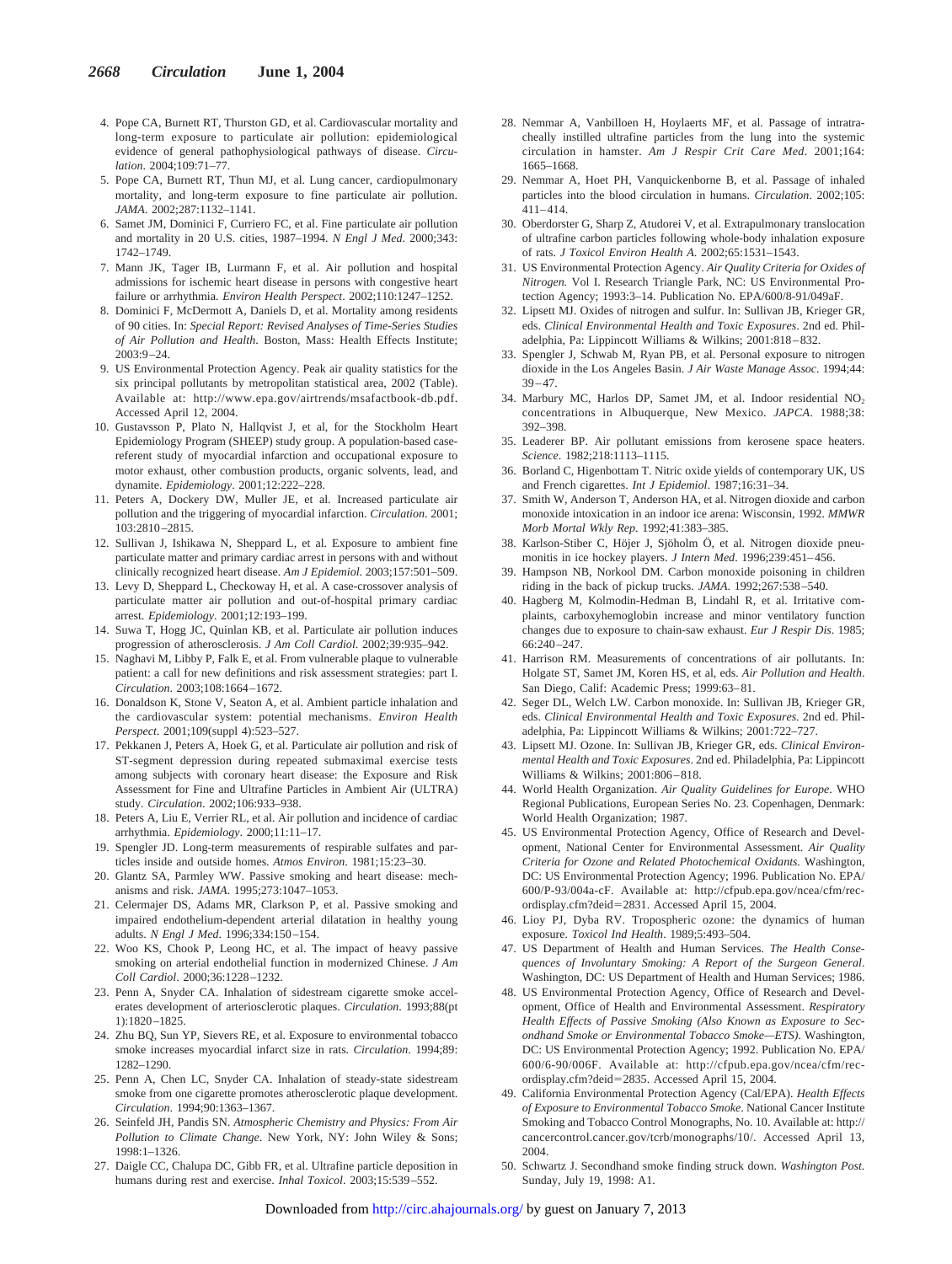- 51. Wells AJ. Heart disease from passive smoking in the workplace. *J Am Coll Cardiol*. 1998;31:1–9.
- 52. Thun M, Henley J, Apicella L. Epidemiologic studies of fatal and nonfatal cardiovascular disease and ETS from spousal smoking. *Environ Health Perspect*. 1999;107(suppl 6):841–846.
- 53. He J, Vupputuri S, Allen K, et al. Passive smoking and the risk of coronary heart disease: a meta-analysis of epidemiologic studies. *N Engl J Med*. 1999;340:920–926.
- 54. Kawachi I, Colditz GA. Workplace exposure to passive smoking and risk of cardiovascular disease: summary of epidemiologic studies. *Environ Health Perspect*. 1999;107(suppl 6):847–851.
- 55. Howard G, Wagenknecht LE. Environmental tobacco smoke and measures of subclinical vascular disease. *Environ Health Perspect*. 1999;107(suppl 6):837–840.
- 56. Otsuka R, Watanabe H, Hirata K, et al. Acute effects of passive smoking on the coronary circulation in healthy young adults. *JAMA*. 2001;286: 436–441.
- 57. You RX, Thrift AG, McNeil JJ, et al, for the Melbourne Stroke Risk Factor Study (MERFS) Group. Ischemic stroke risk and passive exposure to spouses' cigarette smoking. *Am J Public Health*. 1999;89: 572–575.
- 58. Bonita R, Duncan J, Truelsen T, et al. Passive smoking as well as active smoking increases the risk of acute stroke. *Tob Control*. 1999;8: 156–160.
- 59. Howard G, Wagenknecht LE, Cai J, et al. Cigarette smoking and other risk factors for silent cerebral infarction in the general population. *Stroke*. 1998;29:913–917.
- 60. Sargent R, Shepard RM, Glantz SA. Reduced incidence of admissions for myocardial infarction associated with smoking ban: before and after study. *BMJ*. 2004;328:977–980.
- 61. Howard G, Thun MJ. Why is environmental tobacco smoke more strongly associated with coronary heart disease than expected? A review of potential biases and experimental data. *Environ Health Perspect*. 1999;107(suppl 6):853–858.
- 62. Centers for Disease Control and Prevention, National Center for Health Statistics. *Early Release of Selected Estimates Based on Data From the January–March 2003 National Health Interview Survey*. Available at: http://www.cdc.gov/nchs/data/nhis/earlyrelease/200309\_08.pdf. Accessed April 13, 2004.
- 63. Pirkle JL, Flegal KM, Bernert JT, et al. Exposure of the US population to environmental tobacco smoke: the Third National Health and Nutrition Examination Survey, 1988 to 1991. *JAMA*. 1996;275: 1233–1240.
- 63a.Centers for Disease Control and Prevention. *Second National Report on Human Exposure to Environmental Chemicals*. Revised March 2003. NCEH Pub. No. 02-0716. Available at: http://www.cdc.gov/exposurereport/. Accessed May 12, 2004.
- 64. State-specific prevalence of current cigarette smoking among adults and the proportion of adults who work in a smoke-free environment: United States, 1999. *MMWR Morb Mortal Wkly Rep*. 2000;49:978–982.
- 65. Gerlach KK, Shopland DR, Hartman AM, et al. Workplace smoking policies in the United States: results from a national survey of more than 100,000 workers. *Tob Control*. 1997;6:199–206.
- 66. Shopland DR, Gerlach KK, Burns DM, et al. State-specific trends in smoke-free workplace policy coverage: the current population survey tobacco use supplement, 1993 to 1999. *J Occup Environ Med*. 2001;43: 680–686.
- 67. Wells AJ. Passive smoking as a cause of heart disease. *J Am Coll Cardiol*. 1994;24:546–554.
- 68. Smoking-attributable mortality and years of potential life lost: United States, 1984. *MMWR Morb Mortal Wkly Rep*. 1997;46:444–451.
- 69. Nemery B, Hoet PH, Nemmar A. The Meuse Valley Fog of 1930: an air pollution disaster. *Lancet*. 2001;357:704–708.
- 70. Logan WP. Mortality in the London fog incident, 1952. *Lancet*. 1953; 1:336–338.
- 71. Schwartz J, Dockery DW. Particulate air pollution and daily mortality in Steubenville, Ohio [published erratum appears in *Am J Epidemiol*. 1995;141:87]. *Am J Epidemiol*. 1992;135:12–19, discussion 20–25.
- 72. Ozkaynak H, Thurston GD. Associations between 1980 U.S. mortality rates and alternative measures of airborne particle concentration. *Risk Anal*. 1987;7:449–461.
- 73. Pope CA, Schwartz J, Ransom MR. Daily mortality and PM10 pollution in Utah Valley. *Arch Environ Health*. 1992;47:211–217.
- 74. Schwartz J. Particulate air pollution and daily mortality in Detroit. *Environ Res*. 1991;56:204–213.
- 75. Bates DV, Sizto R. Air pollution and hospital admissions in Southern Ontario: the acid summer haze effect. *Environ Res*. 1987;43:317–331.
- 76. Bates DV, Sizto R. Relationship between air pollutant levels and hospital admissions in Southern Ontario. *Can J Public Health*. 1983;74: 117–122.
- 77. Brunekreef B, Holgate ST. Air pollution and health. *Lancet*. 2002;360: 1233–1242.
- 78. Pope CA. Epidemiology of fine particulate air pollution and human health: biologic mechanisms and who's at risk? *Environ Health Perspect*. 2000;108:713–723.
- 79. Brook RD, Brook JR, Rajagopalan S. Air pollution: the "heart" of the problem. *Curr Hypertens Rep*. 2003;5:32–39.
- 80. HEI Health Review Committee and Scientific Staff. Understanding the health effects of components of the particulate matter mix: progress and next steps. *HEI Perspectives.* Cambridge, Mass: Health Effects Institute; April 2002. Available at: http://www.healtheffects.org/Pubs/ Perspectives-2.pdf. Accessed April 15, 2004.
- 81. Dockery DW, Pope CA, Xu X, et al. An association between air pollution and mortality in six US cities. *N Engl J Med*. 1993;329: 1753–1759.
- 82. Pope CA, Thun MJ, Namboodiri MM, et al. Particulate air pollution as a predictor of mortality in a prospective study of U.S. adults. *Am J Respir Crit Care Med*. 1995;151(pt 1):669–674.
- 83. Hoek G, Brunekreef B, Goldbohm S, et al. Association between mortality and indicators of traffic-related air pollution in the Netherlands: a cohort study. *Lancet*. 2002;360:1203–1209.
- 84. Katsouyanni K, Touloumi G, Samoli E, et al. Confounding and effect modification in the short-term effects of ambient particles on total mortality: results from 29 European cities within the APHEA2 Project. *Epidemiology*. 2001;12:521–531.
- 85. Zanobetti A, Schwartz J, Samoli E, et al. The temporal pattern of respiratory and heart disease mortality in response to air pollution. *Environ Health Perspect*. 2003;111:1188–1193.
- 86. Schwartz J. Harvesting and long term exposure effects in the relation between air pollution and mortality. *Am J Epidemiol*. 2000;151: 440–448.
- 87. Dominici F, McDermott A, Zeger SL, et al. Airborne particulate matter and mortality: timescale effects in four US cities. *Am J Epidemiol*. 2003;157:1055–1065.
- 88. Schwartz J. The distributed lag between air pollution and daily deaths. *Epidemiology*. 2000;11:320–326.
- 89. Linn WS, Szlachcic Y, Gong H, et al. Air pollution and daily hospital admissions in metropolitan Los Angeles. *Environ Health Perspect*. 2000;108:427–434.
- 90. Wong TW, Lau TS, Yu TS, et al. Air pollutions and hospital admissions for respiratory and cardiovascular diseases in Hong Kong. *Occup Environ Med*. 1999;56:679–683.
- 91. Zanobetti A, Schwartz J, Dockery DW. Airborne particles are a risk factor for hospital admissions for heart and lung disease. *Environ Health Perspect*. 2000;108:1071–1077.
- 92. Delfino RJ, Murphy-Moulton AM, Burnett RT, et al. Effects of air pollution on emergency room visits for respiratory illnesses in Montreal, Quebec. *Am J Respir Crit Care Med*. 1997;155:568–576.
- 93. Schwartz J, Slater D, Larson TV, et al. Particulate air pollution and hospital emergency room visits for asthma in Seattle. *Am Rev Respir Dis*. 1993;147:826–831.
- 94. Schwartz J, Dockery DW, Neas LM, et al. Acute effects of summer air pollution on respiratory symptom reporting in children. *Am J Respir Crit Care Med*. 1994;150(pt 1):1234–1242.
- 95. Timonen KL, Pekkanen J. Air pollution and respiratory health among children with asthmatic or cough symptoms. *Am J Respir Crit Care Med*. 1997;156(pt 1):546–552.
- 96. Burnett RT, Smith-Doiron M, Steib D, et al. Effects of particulate and gaseous air pollution on cardiorespiratory hospitalizations. *Arch Environ Health*. 1999;54:130–139.
- 97. Schwartz J. Air pollution and hospital admissions for heart disease in eight US counties. *Epidemiology*. 1999;10:17–22.
- 98. Hoek G, Brunekreef B, Fischer P, et al. The association between air pollution and heart failure, arrhythmia, embolism, thrombosis, and other cardiovascular causes of death in a time series study. *Epidemiology*. 2001;12:355–357.
- 99. Morris RD. Airborne particulates and hospital admissions for cardiovascular disease: a quantitative review of the evidence. *Environ Health Perspect*. 2001;109(suppl 4):495–500.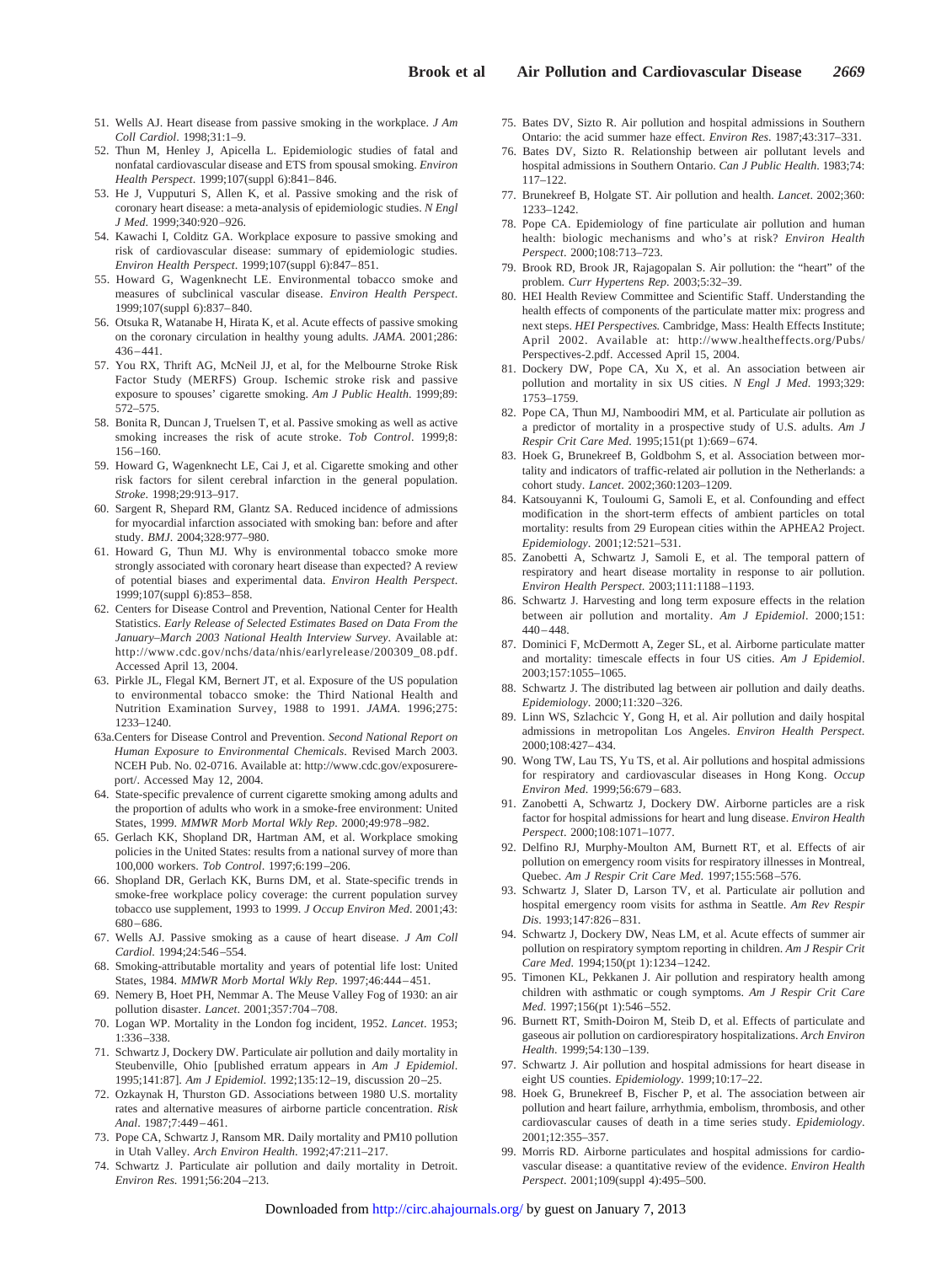- 100. Ibald-Mulli A, Stieber J, Wichmann HE, et al. Effects of air pollution on blood pressure: a population-based approach. *Am J Pub Health*. 2001; 91:571–577.
- 101. Hong YC, Lee JT, Kim H, et al. Air pollution: a new risk factor in ischemic stroke mortality. *Stroke*. 2002;33:2165–2169.
- 102. Tsai SS, Goggins WB, Chiu HF, et al. Evidence for an association between air pollution and daily stroke admissions in Kaohsiung, Taiwan. *Stroke*. 2003;34:2612–2616.
- 103. Goldberg MS, Burnett RT, Bailar JC, et al. Identification of persons with cardiorespiratory conditions who are at risk of dying from the acute effects of ambient air particles. *Environ Health Perspect*. 2001; 109(suppl 4):487–494.
- 104. Zanobetti A, Schawart J. Are diabetics more susceptible to the health effects of airborne particles? *Am J Respir Crit Care Med*. 2001;164: 831–833.
- 105. Goldberg MS, Burnett R, Bailar JC, et al. The association between daily mortality and ambient air particle pollution in Montreal, Quebec: 2: cause-specific mortality. *Environ Res*. 2001;86:26–36.
- 106. Elliot RS, Edwards JE. Pathology of congenital heart disease. In: Hurst JW, ed. *The Heart*. 4th ed. New York, NY: McGraw-Hill; 1978.
- 107. Congenital Heart Disease Study Group. Primary prevention of congenital heart disease. In: Wright IS, Fredrickson DT, eds. *Cardiovascular Diseases: Guidelines for Prevention and Care*. *Inter-Society Commission for Heart Disease Resources*. Washington, DC: Government Printing Office; 1972:116.
- 108. Higgins IT. The epidemiology of congenital heart disease. *J Chronic Dis*. 1965;18:699–721.
- 109. Nora JJ. Etiologic factors in congenital heart diseases. *Pediatr Clin North Am*. 1971;18:1059–1074.
- 110. Alberman ED, Goldstein H. Possible teratogenic effect of cigarette smoking. *Nature*. 1971;231:529–530.
- 111. Rose V, Gold RJ, Lindsay G, et al. A possible increase in the incidence of congenital heart defects among the offspring of affected parents. *J Am Coll Cardiol*. 1985;6:376–382.
- 112. Smrcka V, Leznarova D. Environmental pollution and the occurrence of congenital defects in a 15-year period in a south Moravian district. *Acta Chir Plast*. 1998;40:112–114.
- 113. Norska-Borowka I, Bursa J. Infant morbidity and mortality in a region of ecological disaster. *Folia Med Cracov*. 1993;34:73–83.
- 114. Antipenko EN, Kogut NN. The results of an epidemiological study of congenital developmental defects in children in cities with different levels of atmospheric pollution. Russian. *Vestn Ross Akad Med Nauk*. 1993;3:32–36.
- 115. Ritz B, Yu F, Fruin S, et al. Ambient air pollution and risk of birth defects in Southern California. *Am J Epidemiol*. 2002;155:17–25.
- 116. Krewski D, Burnett RT, Goldberg MS, et al. *Reanalysis of the Harvard Six Cities Study and the American Cancer Society Study of Particulate Air Pollution and Mortality*. Cambridge, Mass: Health Effects Institute; 2000.
- 117. Clancy L, Goodman P, Sinclair H, et al. Effects of air-pollution control on death rates in Dublin, Ireland: an intervention study. *Lancet*. 2002; 360:1210–1214.
- 118. Kelly FJ. Oxidative stress: its role in air pollution and adverse health effects. *Occup Environ Med*. 2003;60:612–616.
- 119. Ghio AJ, Kim C, Devlin RB. Concentrated ambient air particles induce mild pulmonary inflammation in healthy human volunteers. *Am J Respir Crit Care Med*. 2000;162(pt 1):981–988.
- 120. Aris RM, Christian D, Hearne PQ, et al. Ozone-induced airway inflammation in human subjects as determined by airway lavage and biopsy. *Am Rev Respir Dis*. 1993;148:1363–1372.
- 121. Godleski JJ, Clarke RW, Coull BA, et al. Composition of inhaled urban air particles determines acute pulmonary responses. *Ann Occup Hyg*. 2002;46(suppl 1):419–424.
- 122. Costa DL, Dreher KL. Bioavailable transition metals in particulate matter mediate cardiopulmonary injury in healthy and compromised animal models. *Environ Health Perspect*. 1997;105(suppl 5):1053–1060.
- 123. Kennedy T, Ghio AJ, Reed W, et al. Copper-dependent inflammation and nuclear factor-kappaB activation by particulate air pollution. *Am J Respir Cell Mol Biol*. 1998;19:366–378.
- 124. Brain JD, Long NC, Wolfthal SF, et al. Pulmonary toxicity in hamsters of smoke particles from Kuwaiti oil fires. *Environ Health Perspect*. 1998;106:141–146.
- 125. Li XY, Gilmour PS, Donaldson K, et al. Free radical activity and pro-inflammatory effects of particulate air pollution (PM10) in vivo and in vitro. *Thorax*. 1996;51:1216–1222.
- 126. Ghio A, Devlin R. Inflammatory lung injury after bronchial instillation of air pollution particles. *Am J Respir Crit Care Med*. 2001;164: 704–708.
- 127. Donaldson K, Brown DM, Mitchell C, et al. Free radical activity of PM10: iron-mediated generation of hydroxyl radicals. *Environ Health Perspect*. 1997;105(suppl 5):1285–1289.
- 128. Jiang N, Dreher KL, Dye JA, et al. Residual oil fly ash induces cytotoxicity and mucin secretion by guinea pig tracheal epithelial cells via an oxidant-mediated mechanism. *Toxicol Appl Pharmacol*. 2000;163: 221–230.
- 129. Brown DM, Stone V, Findlay P, et al. Increased inflammation and intracellular calcium caused by ultrafine carbon black is independent of transition metals or other soluble components. *Occup Environ Med*. 2000;57:685–691.
- 130. Frampton MW, Pryor WA, Cueto R, et al. Ozone exposure increases aldehydes in epithelial lining fluid in human lung. *Am J Respir Crit Care Med*. 1999;159(pt 1):1134–1137.
- 131. Samet JM, Hatch GE, Horstman D, et al. Effect of antioxidant supplementation on ozone-induced lung injury in human subjects. *Am J Respir Crit Care Med*. 2001;164:819–825.
- 132. Shukla A, Timblin C, BeruBe K, et al. Inhaled particulate matter causes expression of nuclear factor (NF)-kappaB–related genes and oxidantdependent NF-kappaB activation in vitro. *Am J Respir Cell Mol Biol*. 2000;23:182–187.
- 133. Sorensen M, Daneshvar B, Hansen M, et al. Personal PM2.5 exposure and markers of oxidative stress in blood. *Environ Health Perspect*. 2003;111:161–166.
- 134. Gurgueira SA, Lawrence J, Coull B, et al. Rapid increases in the steady-state concentration of reactive oxygen species in the lungs and heart after particulate air pollution inhalation. *Environ Health Perspect*. 2002;110:749–755.
- 135. Dellinger B, Pryor WA, Cueto R, et al. Role of free radicals in the toxicity of airborne fine particulate matter. *Chem Res Toxicol*. 2001;14: 1371–1377.
- 136. Li N, Sioutas C, Cho A, et al. Ultrafine particulate pollutants induce oxidative stress and mitochondrial damage. *Environ Health Perspect*. 2003;111:455–460.
- 137. Monn C, Becker S. Cytotoxicity and induction of proinflammatory cytokines from human monocytes exposed to fine (PM2.5) and coarse particles (PM10-2.5) in outdoor and indoor air. *Toxicol Appl Pharmacol*. 1999;155:245–252.
- 138. Becker S, Soukup JM. Exposure to urban air particulates alters the macrophage-mediated inflammatory response to respiratory viral infection. *J Toxicol Environ Health A*. 1999;57:445–457.
- 139. Michel O, Nagy AM, Schroeven M, et al. Dose-response relationship to inhaled endotoxin in normal subjects. *Am J Respir Crit Care Med*. 1997;156(pt 1):1157–1164.
- 140. Vogelzang PF, van der Gulden JW, Folgering H, et al. Endotoxin exposure as a major determinant of lung function decline in pig farmers. *Am J Respir Crit Care Med*. 1998;157:15–18.
- 141. Soukup JM, Becker S. Human alveolar macrophage responses to air pollution particulates are associated with insoluble components of coarse material, including particulate endotoxin. *Toxicol Appl Pharmacol*. 2001;171:20–26.
- 142. Monn C, Naef R, Koller T. Reactions of macrophages exposed to particles 10 microm. *Environ Res*. 2003;91:35–44.
- 143. Veronesi B, Oortgiesen M, Roy J, et al. Vanilloid (capsaicin) receptors influence inflammatory sensitivity in response to particulate matter. *Toxicol Appl Pharmacol*. 2000;169:66–76.
- 144. Salvi S, Blomberg A, Rudell B, et al. Acute inflammatory responses in the airways and peripheral blood after short-term exposure to diesel exhaust in healthy human volunteers. *Am J Respir Crit Care Med*. 1999;159:702–709.
- 145. Nightingale JA, Maggs R, Cullinan P, et al. Airway inflammation after controlled exposure to diesel exhaust particulates. *Am J Respir Crit Care Med*. 2000;162:161–166.
- 146. Salvi SS, Nordenhall C, Blomberg A, et al. Acute exposure to diesel exhaust increases IL-8 and GRO-alpha production in healthy human airways. *Am J Respir Crit Care Med*. 2000;161(pt 1):550–557.
- 147. Ghio AJ, Hall A, Bassett MA, et al. Exposure to concentrated ambient particles alters hematologic indices in humans. *Inhal Toxicol*. 2003;15: 1465–1478.